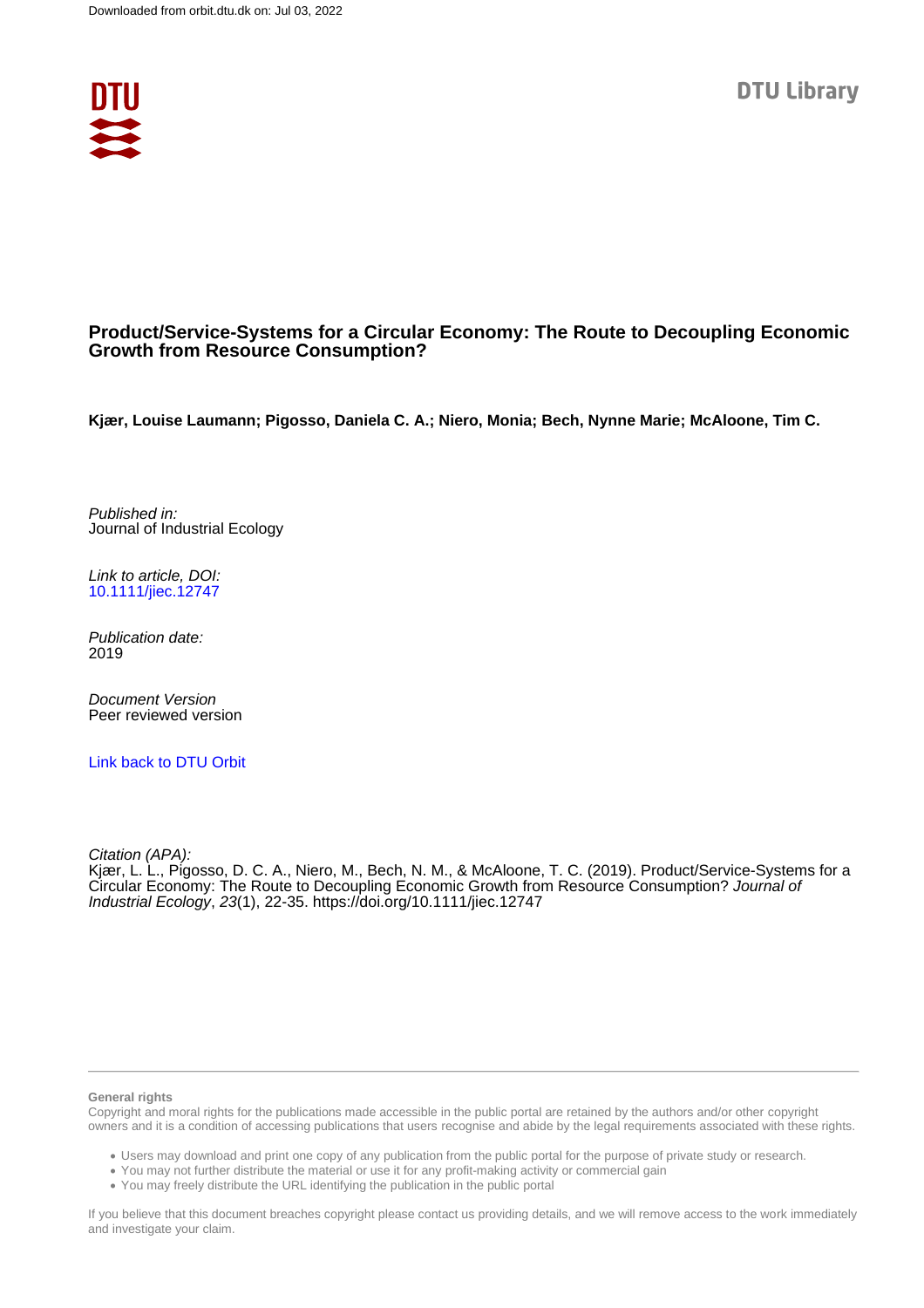> *Forum paper for Journal of Industrial Ecology (initially submitted for special issue on: "Exploring the Circular Economy")*

# **Product/Service-Systems for a Circular Economy: the route to decoupling economic growth from resource consumption?**

Louise Laumann Kjaer\*, Daniela C. A. Pigosso, Monia Niero, Nynne Marie Bech, Tim C. McAloone

\*Corresponding author Address correspondence to: Louise Laumann Kjaer Produktionstorvet building 426 llkj@mek.dtu.dk

## **Summary**

Product/Service-Systems that focus on selling service and performance instead of products are often mentioned as means to realize a Circular Economy, in which economic growth is decoupled from resource consumption. However, a Product/Service-System is no implicit guarantee for a Circular Economy, and Circular Economy strategies do not necessarily lead to decoupling economic growth from resource consumption in absolute terms. Absolute resource decoupling only occurs when the resource use declines, irrespectively of the growth rate of the economic driver. In this forum paper, we propose a two-step framework that aims at supporting analyses of Product/Service-Systems and their potential to lead to absolute resource decoupling. In the first step, we present four Product/Service-System enablers of relative resource reduction that qualify as Circular Economy strategies. In the second step, three subsequent requirements need to be met, in order to successfully achieve absolute resource decoupling. Conditions and limitations for this accomplishment are discussed. Danish textile cases are used to exemplify the framework elements and its application. We expect that the framework will challenge the debate on the necessary conditions for Circular Economy strategies to ensure absolute resource decoupling.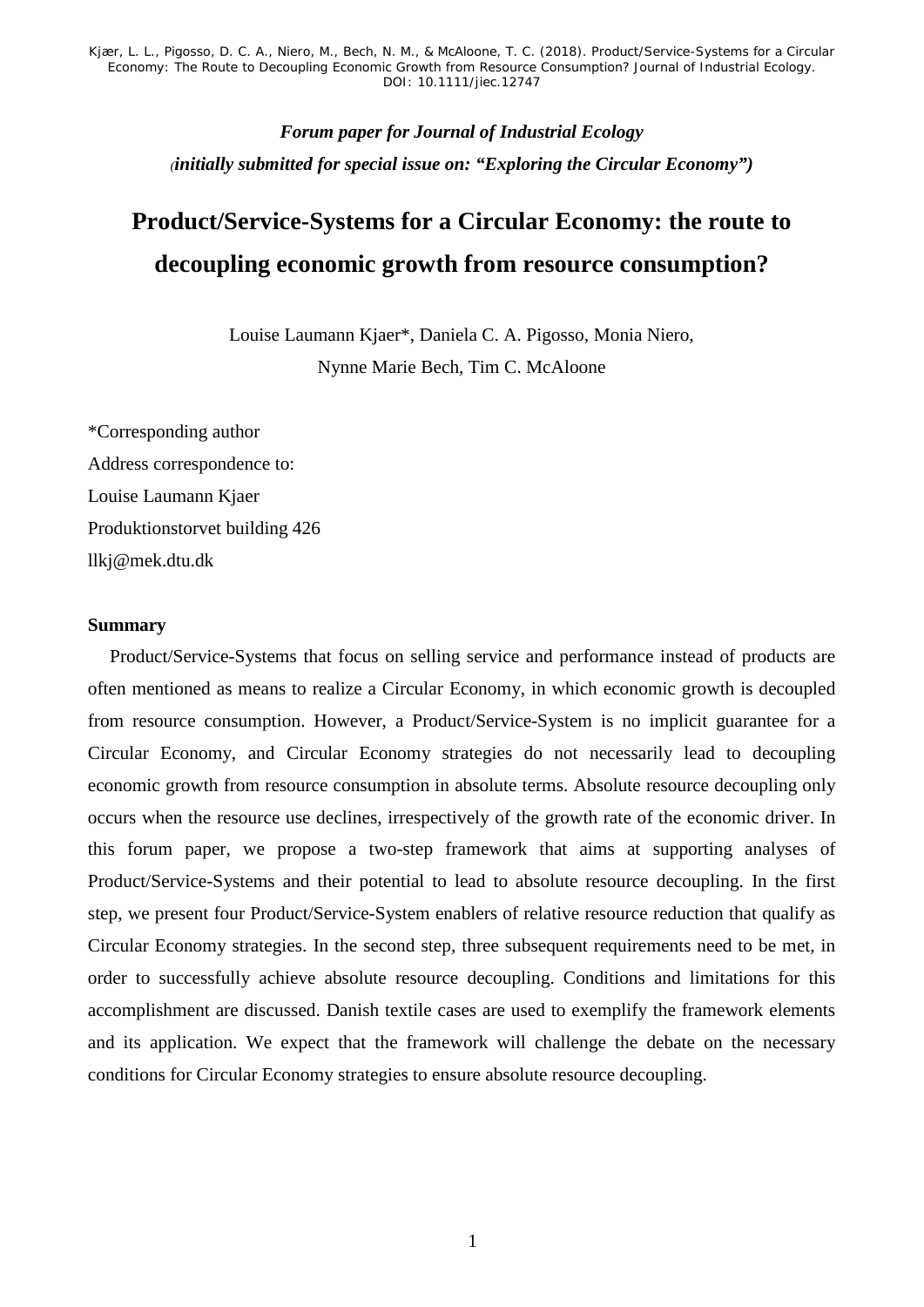## **<heading level 1> Introduction**

The Ellen MacArthur Foundation has stated that "*The circular economy provides multiple value creation mechanisms that are decoupled from the consumption of finite resources.*" (Ellen MacArthur Foundation 2015a, p. 22). Circular Economy (CE) is increasingly seen as a solution to tackle the current resource scarcity issue while ensuring economic growth and job creation (EC (European Commission) 2015).

CE is often linked to the performance economy, where goods are sold as services through business models based on renting, leasing and sharing, while the manufacturer retains ownership of the product (Stahel 2010). The idea of using "a mix of tangible products and intangible services designed and combined so that they are jointly capable of fulfilling final customer needs" (Tukker and Tischner 2006a, p. 1552) is at the core of the Product/Service-System (PSS) concept.

In the editorial of Journal of Industrial Ecology's special issue on CE, PSS were highlighted as means to facilitate CE through e.g. product life extension and product sharing (Bocken et al. 2017). Given the fact that PSS are often mentioned as means to realize CE, there is a risk that all PSS could be perceived to have this potential. However, PSS do not automatically lead to a reduction in resource use, as previously highlighted by several authors (e.g. Tukker 2004; Pigosso et al. 2010; Kjaer et al. 2016; Tukker and Tischner 2006b). In addition, strategies aiming at resource reduction do not automatically lead to an enhanced sustainability performance (Bilitewski 2012; Andersen 2007). In the above-mentioned special issue on CE, an important question (among others) was raised: *"when do CE practices lead to net environmental benefits?"* (Bocken et al. 2017, p. 1). This was on the agenda in Zink and Geyer (2017)'s paper on CE rebounds, explicitly challenging the ability of CE to live up to the concept's intuitive promise of reducing environmental impacts through less production and consumption. While their argumentation adds valuable inputs to the discussion we aim to raise with this forum paper, there is still a need to explicitly address and clarify the resource decoupling potential of CE strategies in the context of PSS. Resource decoupling represents the aim of decoupling economic growth from resource consumption. Resource decoupling seeks to reduce the rate of resource depletion and costs by raising resource productivity, which is expected to simultaneously reduce environmental impacts (UNEP 2011). Resource decoupling can be relative or absolute. While relative resource decoupling focuses on obtaining less environmental damage per growth rate, absolute resource decoupling occurs when the resource use declines, irrespective of the growth rate of the economic driver (UNEP 2011). In a growing population with an increasing average income, absolute decoupling will occur when the rate of relative decoupling is greater than the rates of increase in population and income combined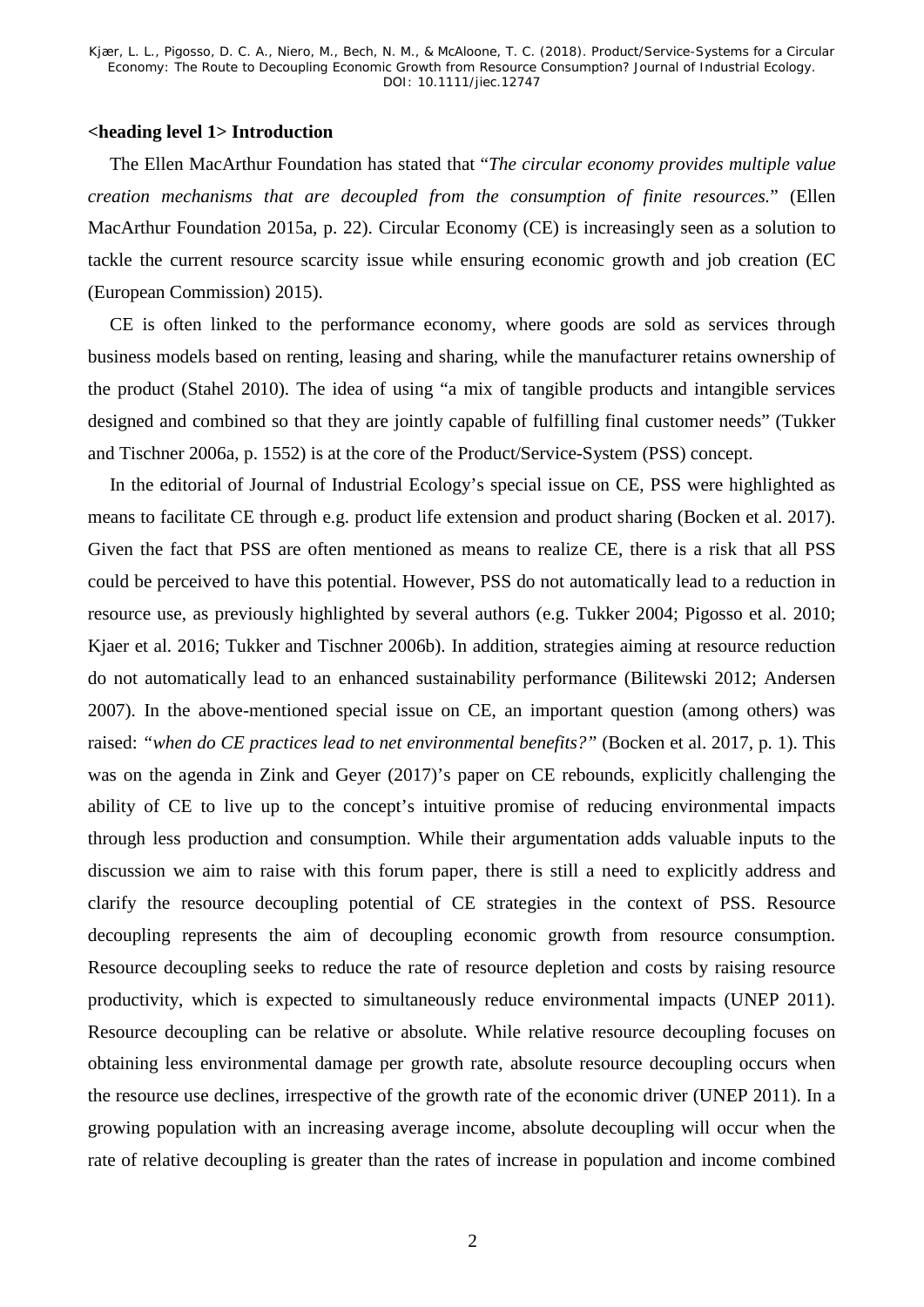(Jackson 2009). Since relative decoupling is not enough to ensure an overall decline in resource consumption, this paper focuses on absolute resource decoupling.

## The questions we aim to answer with this forum paper are: **"When does PSS enable a CE strategy? And when does a CE strategy lead to absolute resource decoupling?"**

With this paper, we wish to inspire a more critical view when proposing PSS as means to enable CE. Such proposals should be supplemented with arguments on how the PSS enables a relative resource reduction and ultimately how absolute resource decoupling can be ensured. Therefore, we provide an initial attempt to show the complex route from PSS to absolute resource decoupling with the purpose to initiate a discussion on how to guide future research that can help increase the probability of CE strategies actually fulfilling the ultimate sustainability-related goal of absolute resource decoupling.

## **<heading level 2>** *Aims and limitations of CIRCULAR ECONOMY (CE)*

While the concept of CE and its practice have been mostly developed and led by practitioners, i.e. consultants, business foundations and policy-makers, the scientific research content is still young (Korhonen et al. 2018). CE traces back to different schools of thought (Ghisellini et al. 2016), ranging from Environmental Economics to General Systems Theory, from Industrial Ecology to more recent theories about the Performance Economy (Stahel 2010), Cradle-to-Cradle, (McDonough and Braungart 2002), Biomimicry (Benyus 2002) and Blue Economy (Pauli 2010).

Blomsma and Brennan (2017) found that CE offers a new framing around the multitude of waste and resource strategies and provides a discursive space for debate on how they relate to each other in terms of trade-offs and synergies.

Geissdoerfer et al. (2017) combined different contributions in the field and defined CE as *"a regenerative system in which resource input and waste, emission, and energy leakage are minimized by slowing, closing, and narrowing material and energy loops. This can be achieved through long-lasting design, maintenance, repair, reuse, remanufacturing, refurbishing, and recycling"* (p. 759). As such, CE incorporates several actions for waste minimization and reduction of virgin resource consumption, all of which are linked to the three main "actions" within the 3R´s principles: Reduce, Reuse and Recycle (Ghisellini et al. 2016). A comprehensive review of CE definitions by Kirchherr et al. (2017) showed that the 3R framework was the most commonly employed conceptualization of the 'how-to' of CE. The 3R's are embedded in the well-known CE illustration, depicting the so-called technical and biological metabolisms (Ellen MacArthur Foundation 2013). The technical metabolism illustrates how the value of technical materials should be kept through continuous loops based on strategies such as maintain (i.e. inner loop based on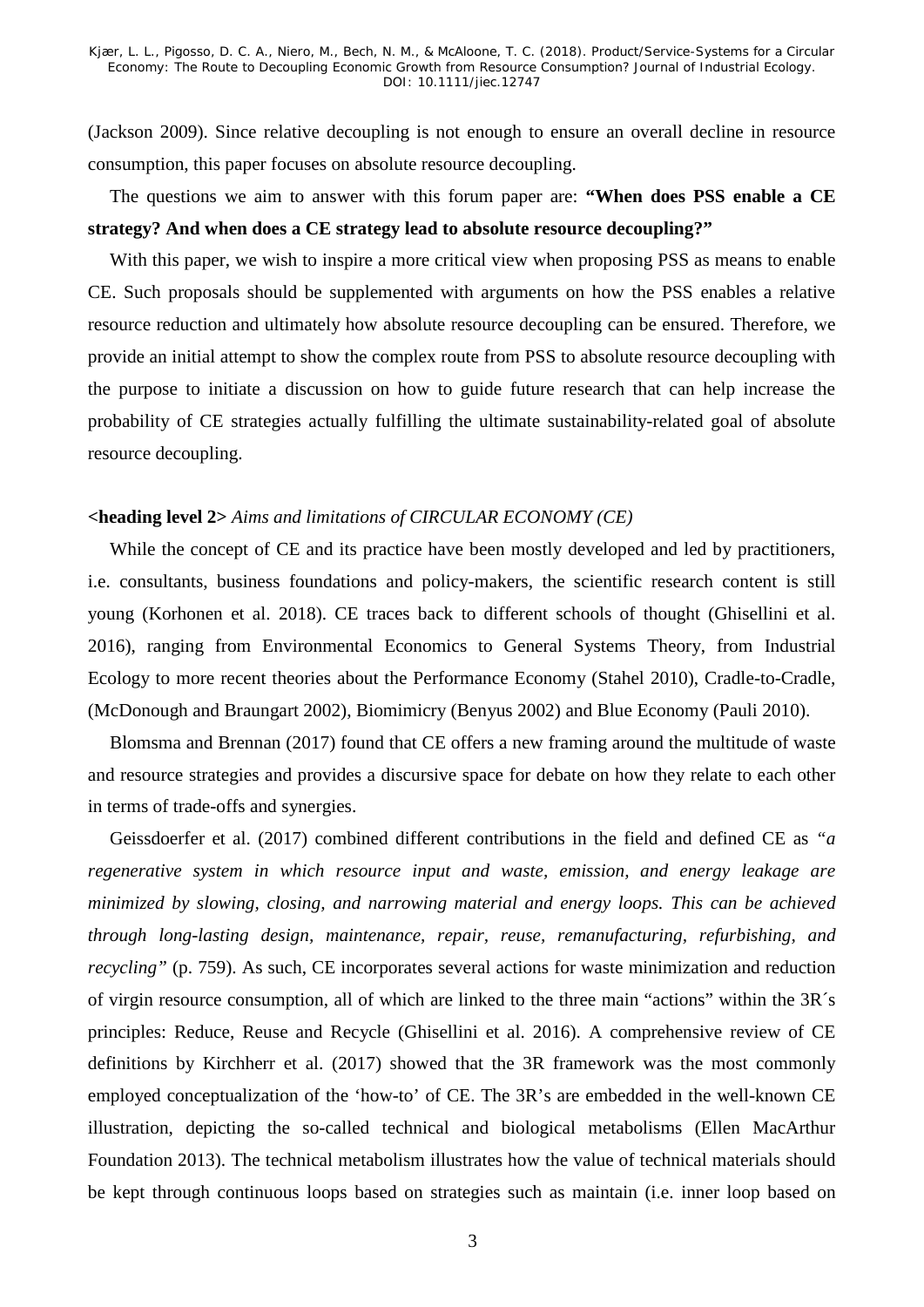reduce), reuse/redistribute and refurbish/remanufacture (i.e. middle loops based on reuse), and recycle (i.e. outer loop).

Some authors challenge the focus of CE on waste minimization and resource reduction. They emphasize the beneficial design and innovation opportunities of the CE (e.g. De Pauw et al. 2014; Braungart et al. 2007; McDonough and Braungart 2013) and argue for the importance of supporting "eco-efficiency" with "eco-effectiveness", where products maintain their value over time to positively recouple the relationship between economy and ecology (Ellen MacArthur Foundation 2013).

In this paper we take the position that the ultimate aim of CE is to keep the value of products, materials and resources in the economy for as long as possible, and to minimize waste generation, i.e. ultimately reducing resource consumption. Furthermore, CE as a concept also focuses on economic value creation (Lieder and Rashid 2015). Thus, we believe that the CE concept should aim at combining an overall reduction in resource consumption with business opportunities, i.e. to ensure absolute resource decoupling. Making absolute resource decoupling operational in a business context is however not straightforward and some challenges have to be overcome.

While CE strategies may incorporate all of the 3R's, CE practitioners often emphasise circular strategies aiming at "closing loops", i.e. reuse and recycle (Kirchherr et al. 2017). A challenge here, however, is that initiatives aimed at reusing and recycling resources will only reduce primary production when secondary products/materials actually displace the primary production (Zink and Geyer 2017). In a reality of growing demands, secondary (reused/remanufactured/recycled) products are often sold in addition to primary (new) products, resulting in environmental impacts of both the primary and secondary production (Zink and Geyer 2017). Thus, in order to ensure a net resource reduction, CE strategies based on reuse and recycle should confirm that actual "displacement" takes place. Furthermore, Geissdoerfer et al. (2017) found that "*…it seems clear to most authors that the Circular Economy is aiming at a closed loop, eliminating all resource inputs and waste and emission leakages of the system…"* (p. 8). If this is truly the goal of CE and the perception within the CE community, this would ignore that also circular systems consume resources and create waste and emissions. There are technical limitations to materials recycling (Grosso et al. 2017) as well as dissipative losses in any loops, thus the vision of 100% material recycling may still be regarded as only theoretically possible in a distant future (Korhonen et al. 2018), and the feasibility of a closed loop economy is still unknown (Haupt and Zschokke 2017).

Another issue in assessing the effectiveness of CE strategies is to avoid to optimize one stage of the life cycle (e.g. end-of-life) at the expense of other stages (e.g. production) (Niero and Hauschild 2017). A systemic life cycle perspective is therefore needed to avoid such burden shifting between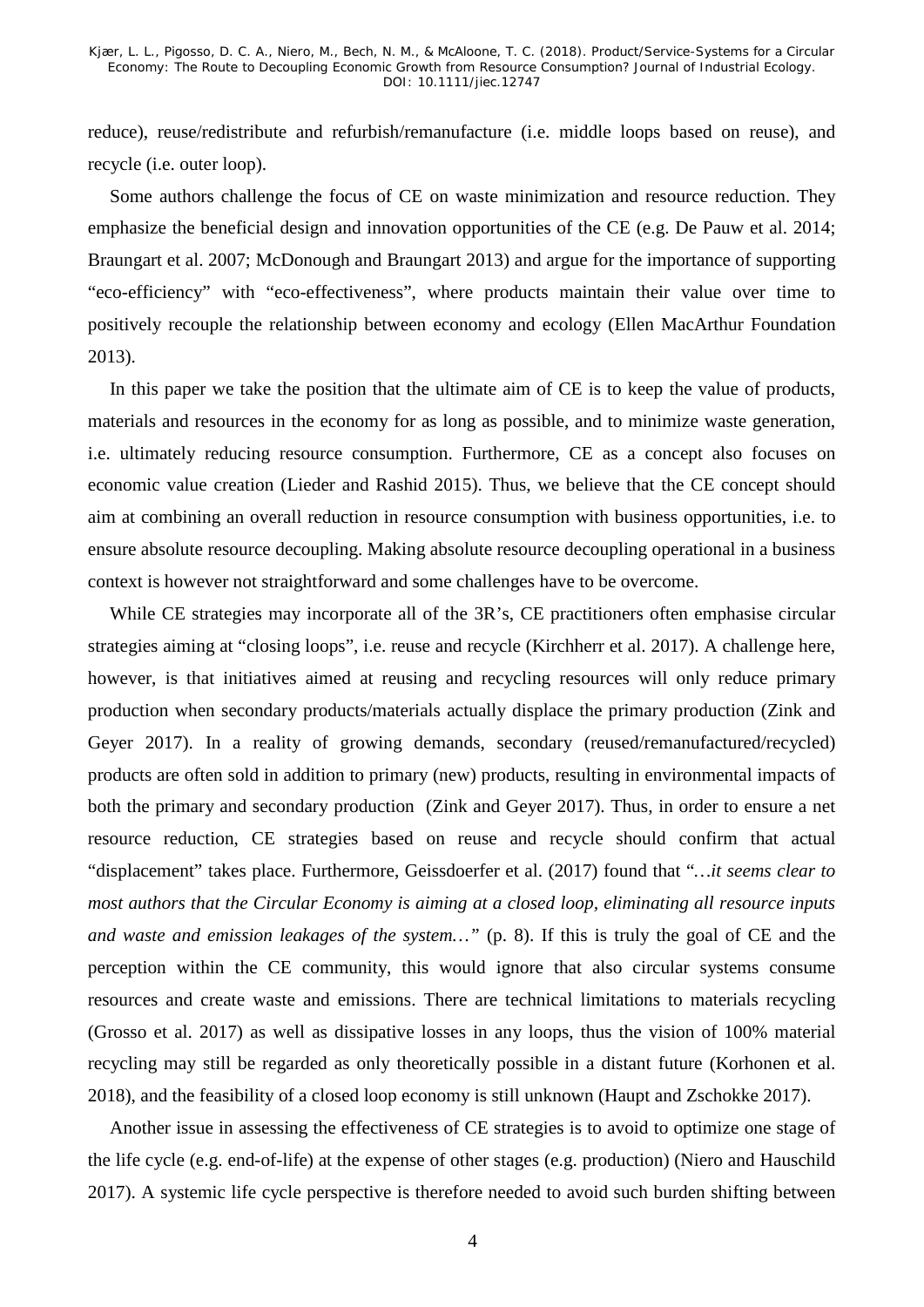life cycle stages. Lastly, when discussing the transition from a relative to absolute resource reduction, evidence is emerging in the literature, detailing the challenge of overcoming the effect by which improvements in efficiency lead to increases in the quantity of goods and services that are provided and consumed, namely "rebound effects" (Dahmus and Gutowski 2011). Speculations or reports about rebound effects are also evident in connection with CE (Haupt and Zschokke 2017; Bocken et al. 2014; Dahmus and Gutowski 2011; Korhonen et al. 2018).

#### **<heading level 2>** *Aims and limitations of PRODUCT/SERVICE-SYSTEMS (PSS)*

Even though PSS originates from a strong sustainability perspective, a shift in focus from environmental benefits to economic benefits has occurred during the last decade (Haase et al. 2017). PSS are increasingly seen as business strategies created by companies that intend to strengthen their market position and create a competitive advantage by other than traditional transactional product sales.

The most dominant way of describing PSS in the literature (Tukker 2015) distinguishes three types of PSS, as follows:

- Product-oriented PSS: Products are sold to the user, but additional services are added, such as maintenance or product-related consultancy.
- Use-oriented PSS: The business model is geared towards selling the product function, i.e. through leasing or renting and the product remains the ownership of the PSS provider.
- Result-oriented PSS: The business model is geared towards selling a result and is as such closest to offering a pure service, where no predetermined product is involved.

PSS is often recognized as a promising approach to enhance the sustainability performance of traditional product systems, due to its potential to improve resource efficiency by extending the product lifetime and decoupling value from the delivery of physical products. However, PSS are no guarantee for resource reduction, let alone absolute resource decoupling. For example, product leasing is not automatically "greener" (Agrawal et al. 2012), but might in contrast inspire more frequent replacements of products. Also, in the case of sharing systems such as car-sharing, these systems often lead to more people gaining easier access to products (Madsen 2015), which will ultimately increase consumption rather than avoiding it. Take-back services may entail product redistribution and remanufacturing. However, as also discussed in relation to CE, second-hand products do not always replace new products (Thomas 2003), and when sold at lower prices the result is often an overall increase in consumption. From a business perspective, this is positive, as it avoids the cannibalization of the current market for new products, but it does not lead to overall resource reduction.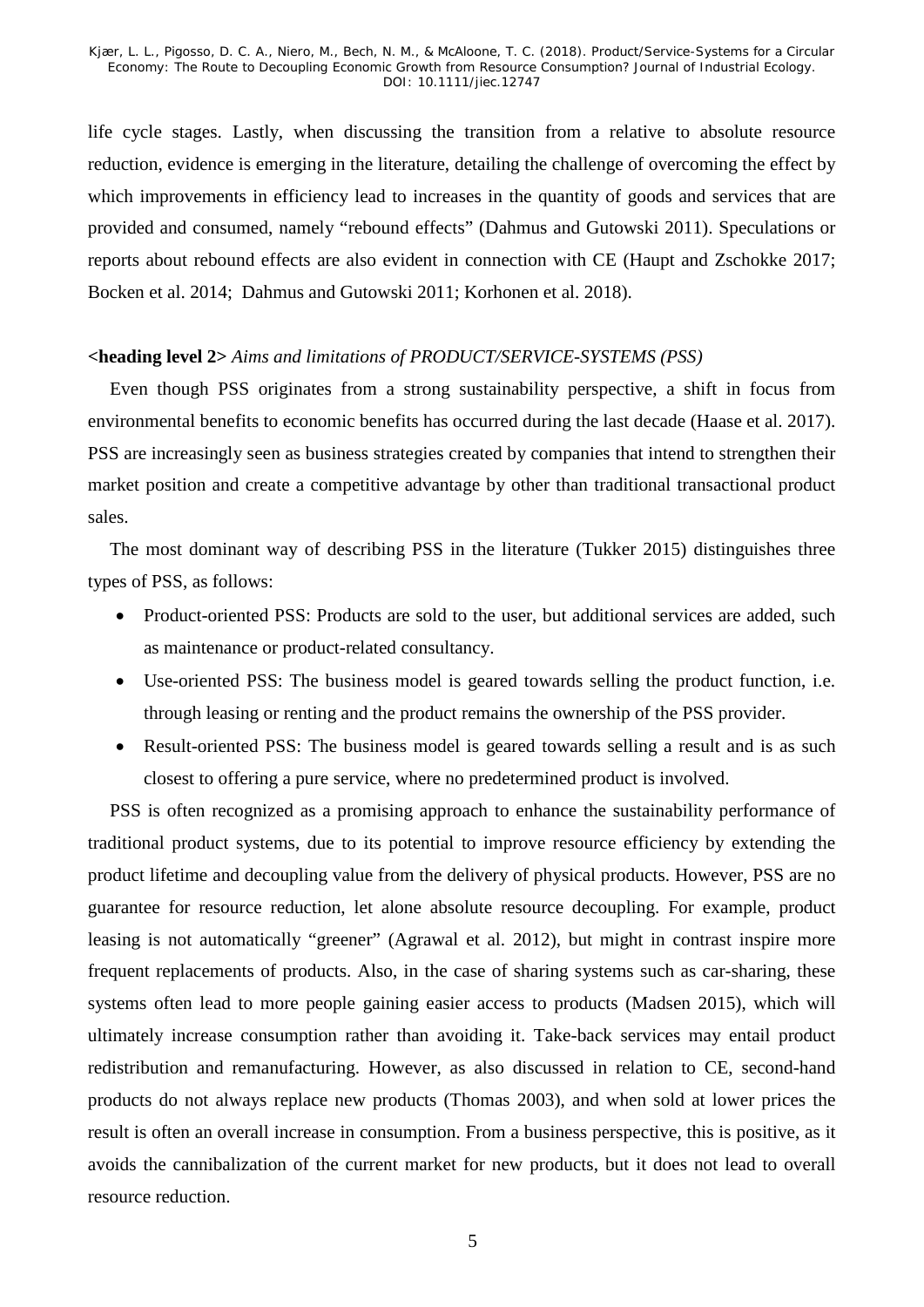Rebound effects in relation to PSS are also a commonly known issue (Kjaer et al. 2016), because a PSS often causes changes in user behavior, which counteracts the resource reduction potential (Mylan 2015; Goedkoop et al. 1999).

#### **<heading level 2>** *From PSS to absolute resource decoupling - A proposed two-step framework*

So, how to increase the likelihood of PSS to lead to absolute resource decoupling through CE? We suggest a two-step framework, where firstly, (i) the PSS should enable a relative resource reduction to qualify as a CE strategy (PSS→CE strategy) and secondly (ii), the CE strategy must ultimately lead to absolute resource decoupling (CE strategy→absolute resource decoupling).

The framework was developed through a review of literature on PSS strategies and their potential to enable absolute resource decoupling. The scientific databases Scopus and Web of Science were searched for journal articles from year 2000 to August 2017, where the resource and/or environmental impact reduction potential of PSS where either assessed (qualitatively or quantitatively) or discussed. Keywords included: "product service system" and related synonyms (e.g. integrated solution, functional offering) and "sustainability evaluation" and related synonyms (e.g. life cycle assessment, eco-efficiency). Through citation analysis, the collection was enhanced with relevant conference papers and grey literature (reports). Based on screenings of titles and abstracts, a total of 106 publications were collected, composing 15 review articles, 65 conceptual publications (primary focus to discuss PSS or propose assessment methods) and 26 case studies (primary focus to assess specific PSS cases). Based on the review, five distinct PSS strategies were identified and on the basis of how the literature discusses their resource reduction potentials, four PSS enablers of resource reduction were derived. These are presented in the subsequent section, presenting step one of the framework. The second step of the framework was developed on basis of the same review, now with the aim of identifying challenges and limitations for PSS to result in absolute resource decoupling. Through the lenses of life cycle assessment (LCA) methodology, which is recognized as an important decision support tool in the CE context (Strothman and Sonnemann (2017); Haupt and Zschokke (2017)), a supplementary review of literature discussing limitations of CE and resource efficiency was conducted as presented in the introduction section of this paper. The challenges and limitations for PSS and CE to lead to absolute resource decoupling were consolidated into three subsequent requirements, composing step two of the framework.

#### **<heading level 1> Framework step one: PSS enablers of resource reduction**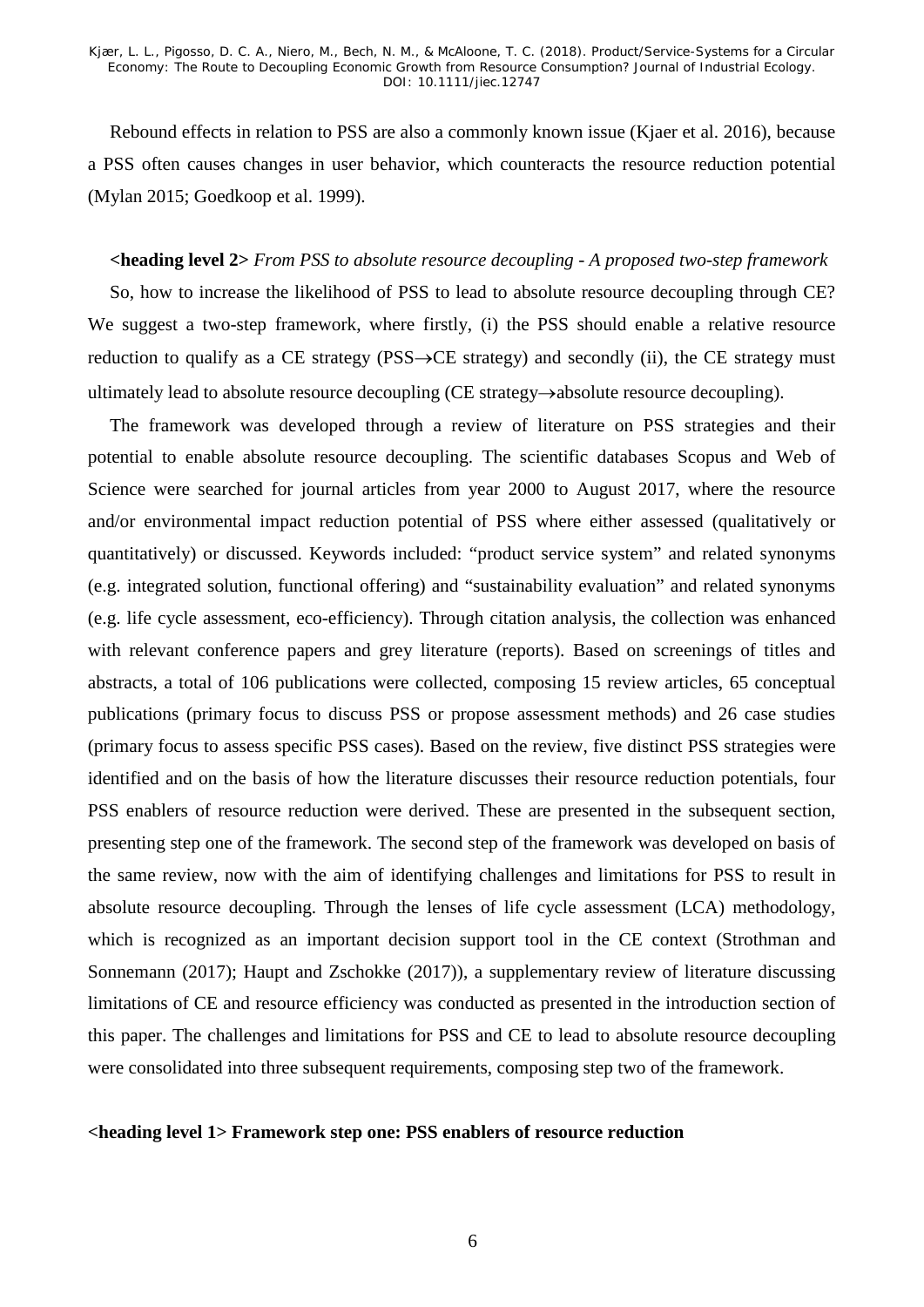Figure 1 shows the overall framework, comprising the two steps. This section discusses step one, where the PSS enablers of resource reduction are linking PSS to CE strategies through two intermediaries: the PSS strategies (the business actions) and the resource reduction aims.



<span id="page-7-0"></span>Figure 1: A two-step framework from PSS to Circular Economy strategy to absolute resource decoupling.

## **<heading level 2>** *PSS strategies*

Five PSS strategies were identified through the literature review. The references presented are categorized as follows: A: Review paper; B: Conceptual publication; C: Case study.

- "Operational support": The PSS provider supports the product operation, e.g. through performance monitoring or training of customer personnel. (Bocken et al. 2014 (A); Bartolomeo et al. 2003 (B); Pagoropoulos et al. 2017 (C))
- "Product maintenance": The PSS provider maintains the product during use, e.g. through preventive maintenance, repair or upgrades. (Bocken et al. 2014 (A); Bartolomeo et al.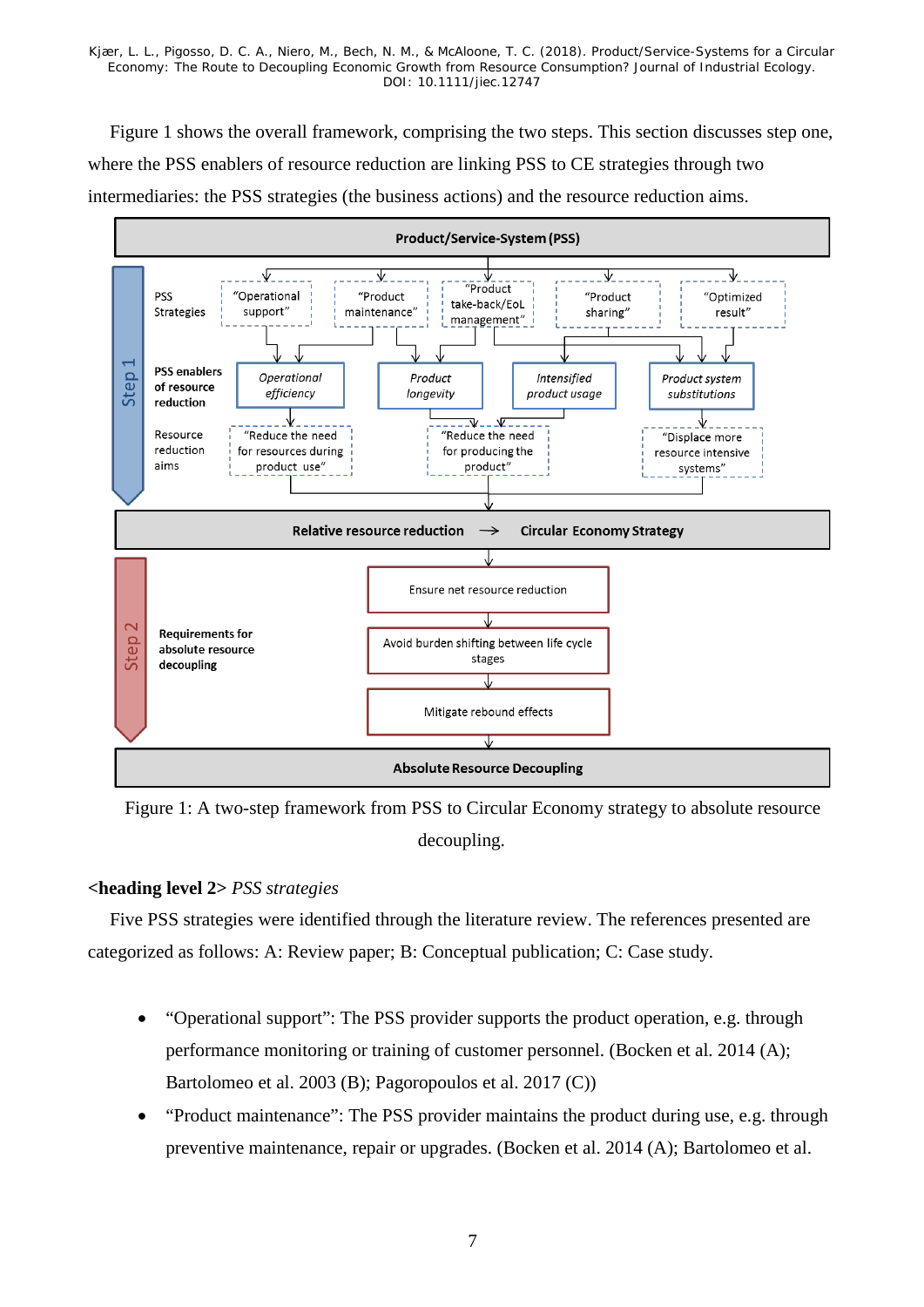2003 (B); Manzini and Vezzoli 2002 (C); Bennett and Graedel 2000 (C); Lindahl et al. 2014 (C))

- "Product sharing": The PSS provider combines retained ownership (i.e. product rental) with sharing of resources amongst users. (Bartolomeo et al. 2003 (B); Firnkorn and Müller 2011 (C); Amaya et al. 2014 (C); Mont 2004 (C))
- "Take-back/EoL management": The PSS provider is in charge of end-of-life (EoL) management and decides how products are reused, remanufactured, refurbished, recycled etc. (Bocken et al. 2014 (A); Bartolomeo et al. 2003 (B); Manzini and Vezzoli 2002 (C); Kerr and Ryan 2001 (C); Lindahl et al. 2014 (C))
- "Optimized result": The PSS provider delivers a functional result and dematerializes the offering (e.g. substitute physical transport with videoconference services). (Bartolomeo et al. 2003 (B); Manzini and Vezzoli 2002 (C))

Table 1 summarizes the five PSS strategies and introduces how they can support four different PSS enablers of resource reduction (hereafter "PSS enablers"). Three out of the five PSS strategies can support more than one PSS enabler. A PSS might incorporate one or more PSS strategies (as when combining product sharing and different EoL strategies in a rental scheme, as exemplified in Allais and Gobert (2016)) and thereby also combine more than one PSS enabler. Each of the four PSS enablers is discussed in the following.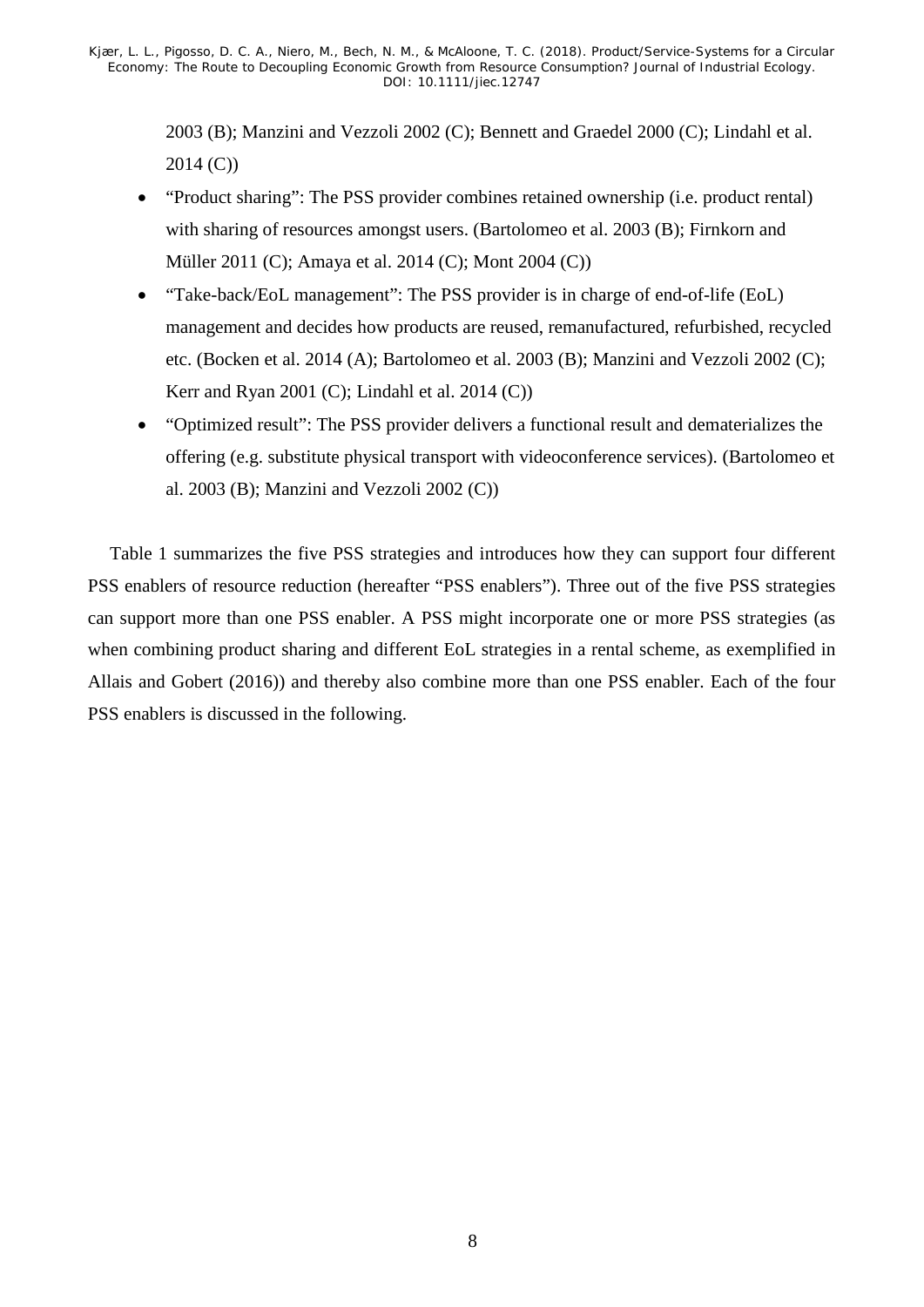|  |  |  |  |  |  | Table 1: PSS strategies supporting four different PSS enablers of resource reduction. |
|--|--|--|--|--|--|---------------------------------------------------------------------------------------|
|--|--|--|--|--|--|---------------------------------------------------------------------------------------|

<span id="page-9-0"></span>

| <b>PSS</b> strategy<br>[type of PSS]                                                                                                        | PSS enabler of resource reduction |
|---------------------------------------------------------------------------------------------------------------------------------------------|-----------------------------------|
| "Operational support" (e.g. performance monitoring,<br>training of customer personnel)<br>[Product-oriented, use-oriented, result-oriented] | (1) Operational efficiency        |
| "Product maintenance" (incl. repair, upgrades etc.)                                                                                         | (1) Operational efficiency        |
| [Product-oriented, use-oriented, result-oriented]                                                                                           | (2) Product longevity             |
| "Product sharing"                                                                                                                           | (3) Intensified product usage     |
| [Use-oriented, result-oriented]                                                                                                             | (4) Product system substitutions  |
| "Take-back/EoL management" (for re-use, re-<br>manufacturing, refurbishing, recycling etc.)                                                 | (2) Product longevity             |
| [Product-oriented, use-oriented, result-oriented]                                                                                           | (4) Product system substitutions  |
| "Optimized result" (e.g. substitute physical transport with<br>videoconference services)<br>[Result-oriented]                               | (4) Product system substitutions  |

## **<heading level 2>** *PSS enabler: Operational efficiency*

Operational efficiency is particularly relevant for product categories that are resource intensive during the use stage. Especially for energy-consuming products with long life cycles (washing machines, tumble driers, weaving machinery, irons, etc.), the use stage typically dominates in terms of resource consumption (Nordic Council of Ministers 1997; WRAP 2010). For these products, correct maintenance and efficient operation can lead to significant reduction of the overall amount of consumed resources, e.g. a shift of the spin speed of a dryer from 1200 rpm to 1500 rpm could result in savings of 0.3 kWh per cycle (DEFRA 2009).

PSS that incorporate operational efficiency have the potential to minimize resource consumption during the use stage by supporting the user to lower the demand for energy and materials. Operational efficiency can be embedded in all three types of PSS:

• Product-oriented: the PSS provider sells the product and supplement with after-sales services such as consultancy services, user training, maintenance support and equipment upgrades;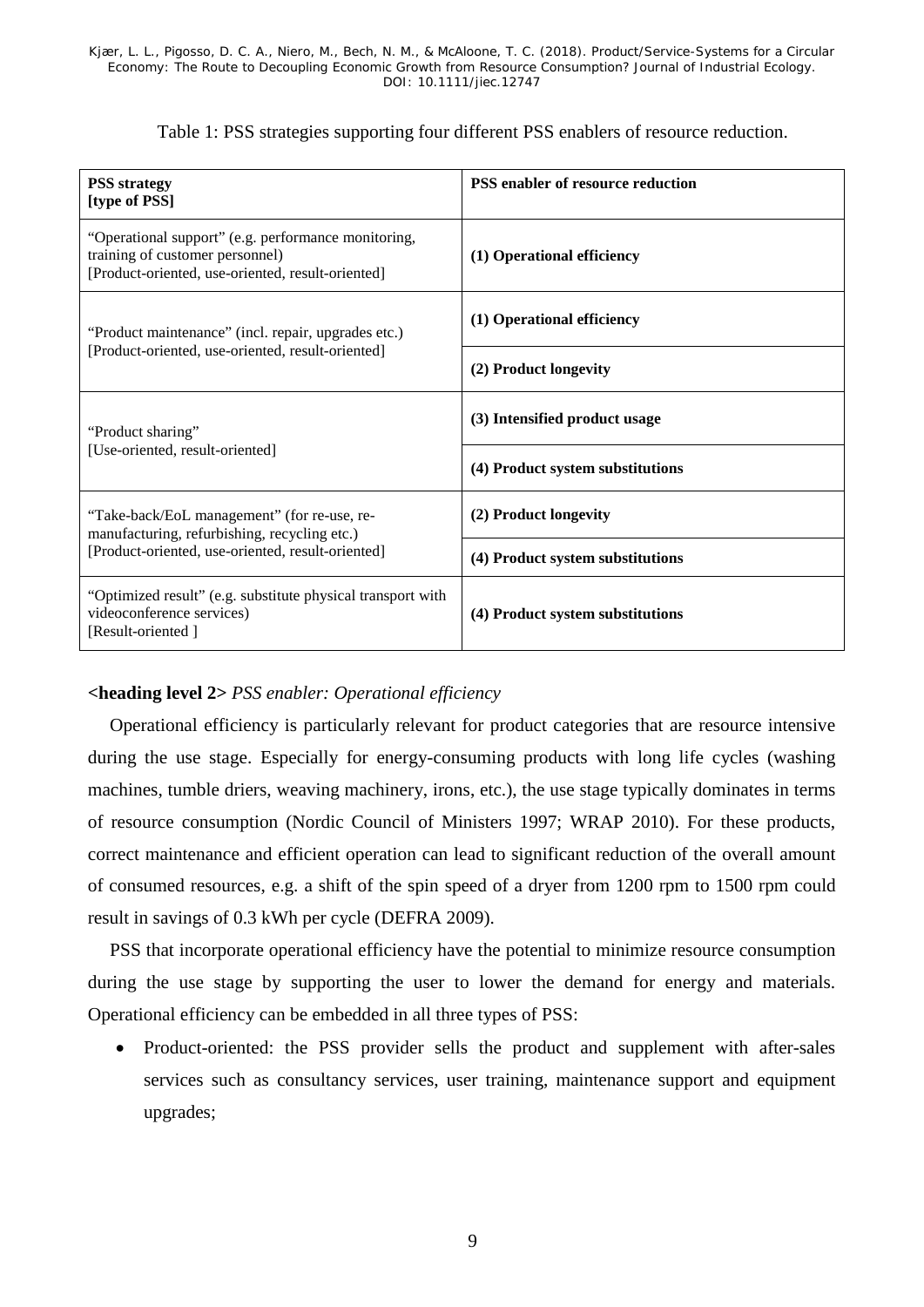- Use-oriented: the PSS provider retains ownership of the product and is therefore usually responsible for maintaining the product and making sure that the product is operated efficiently;
- Result-oriented: the provider's responsibility is expanded to ensure that the product(s) needed to deliver the result are available. As the user pays for the results, the provider has incentives to ensure operational efficiency as it will directly increase their turnover by minimizing the resource consumption. Furthermore, activity-based consultancy offers may be directly linked to ensuring resource reduction as is known from ESCO agreements (focused on energy savings – Energy Savings COmpany) and MASCO agreements (focused on material savings – Materials Savings COmpany) (Anttonen 2010).

## **<heading level 2>** *PSS enabler: Product longevity*

The fast turnover of products (mass consumption) has been highlighted as a resource-related problem for many product-groups including consumer electronics (Kalmykova et al. 2015) and clothing (Mair et al. 2014; Tojo et al. 2012) due to planned, technological and perceived obsolescence. Bakker et al. (2014) mapped the environmental impact of refrigerators and laptops and found that despite their increasing energy efficiency over time, product life extension (through longer product life, refurbishment and remanufacturing) is (currently) the preferred strategy.

PSS incorporating product longevity aim to support users to keep products in use longer, i.e. extending the use stage and thereby potentially minimizing resource consumption in the whole life cycle. All three types of PSS might incorporate product longevity:

- Product-oriented: after-sales services aiming to support correct maintenance, care taking, and potentially upgrading can enable not only operational efficiency, but also lead to the products staying in use for longer time, thereby prolonging their lifetime;
- Use-oriented: after-sales services might be intensified when the product is controlled and maintained by the provider. Furthermore, the provider has the opportunity to facilitate direct product reuse, e.g. through re-leasing schemes;
- Result-oriented: offers the biggest potential, as the customer pays for the service delivered (Tukker 2004). Product longevity would ensure that fewer products are needed to deliver the result, which would maximize the providers' profit. Similar to activity management/outsourcing (Tukker 2004), independent consultancy aimed at supporting product longevity can also be seen as a type of result-oriented PSS, where the service provider has no direct connection to the production of the products, but merely supports the user to keep products in use longer.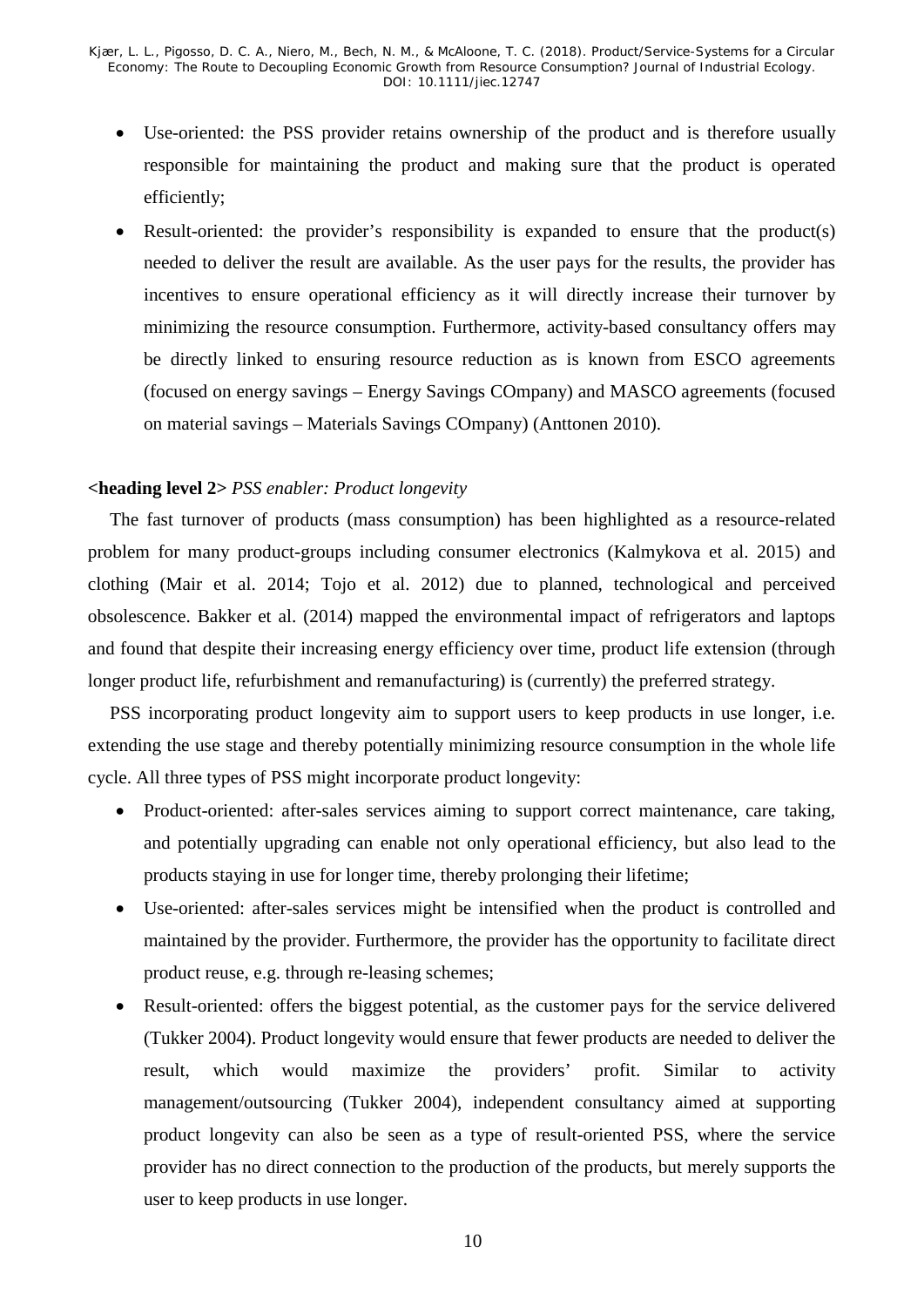## **<heading level 2>** *PSS enabler: Intensified product usage*

Intensified product usage is enabled through product sharing. Sharing systems are classic within the PSS literature (e.g. Baines et al. 2007; Mont 2004) and the notion of the "sharing economy" is becoming more and more prevalent in the public debate (Gelbmann and Hammerl 2014; Madsen 2015), also in relation to CE (Ellen MacArthur Foundation 2015b). Product sharing is considered a sub-category of use-oriented PSS (Tukker 2004), but intensified product usage might also be utilized in a result-oriented PSS:

- Product-oriented: not relevant
- Use-oriented: Product sharing presents an opportunity to intensify the usage of products that are sub-utilized during their lifetime (Mont 2004). This can be products that are only used occasionally (e.g. garden equipment such as hedge trimmers or dresses for gala dinners) or are only in use for a short period (e.g. baby clothes). In these cases, renting the product in a use-oriented PSS setup may displace individual ownership, and thereby reduce the need for producing the product.
- Result-oriented: the PSS provider might choose to intensify the usage of the products needed to provide the result in order to exploit unutilized product capacity.

## **<heading level 2>** *PSS enabler: Product system substitutions*

This enabler focuses on supporting product system substitutions. This can be considered at the PSS level, where shifts in the way the user fulfils the need is supported (e.g. substituting physical transport with videoconferences), or at the product level, where shared, reused products or recycled materials substitute other more resource intensive products (e.g. when a car sharing system utilizes electric cars). The enabler can be incorporated in all three types of PSS:

- Product-oriented: The PSS provider might offer an after-sales take-back service; enabling that product parts and materials can enter into new applications, where they substitute other products and materials.
- Use-oriented: Take-back options are even more profound, since product ownership stays with the PSS provider. A use-oriented PSS often change the way users fulfill their needs and thereby substitute other product systems during the use-stage. Shared products are often offered on a platform for users (e.g. a car-sharing system or digital music platform), where it displaces other types of product systems (e.g. public transport or CDs). For these cases ensuring that more resource-intensive systems are substituted can be challenging, since the provider usually has no or limited control over which users decide to use the system (Kjaer et al. 2016).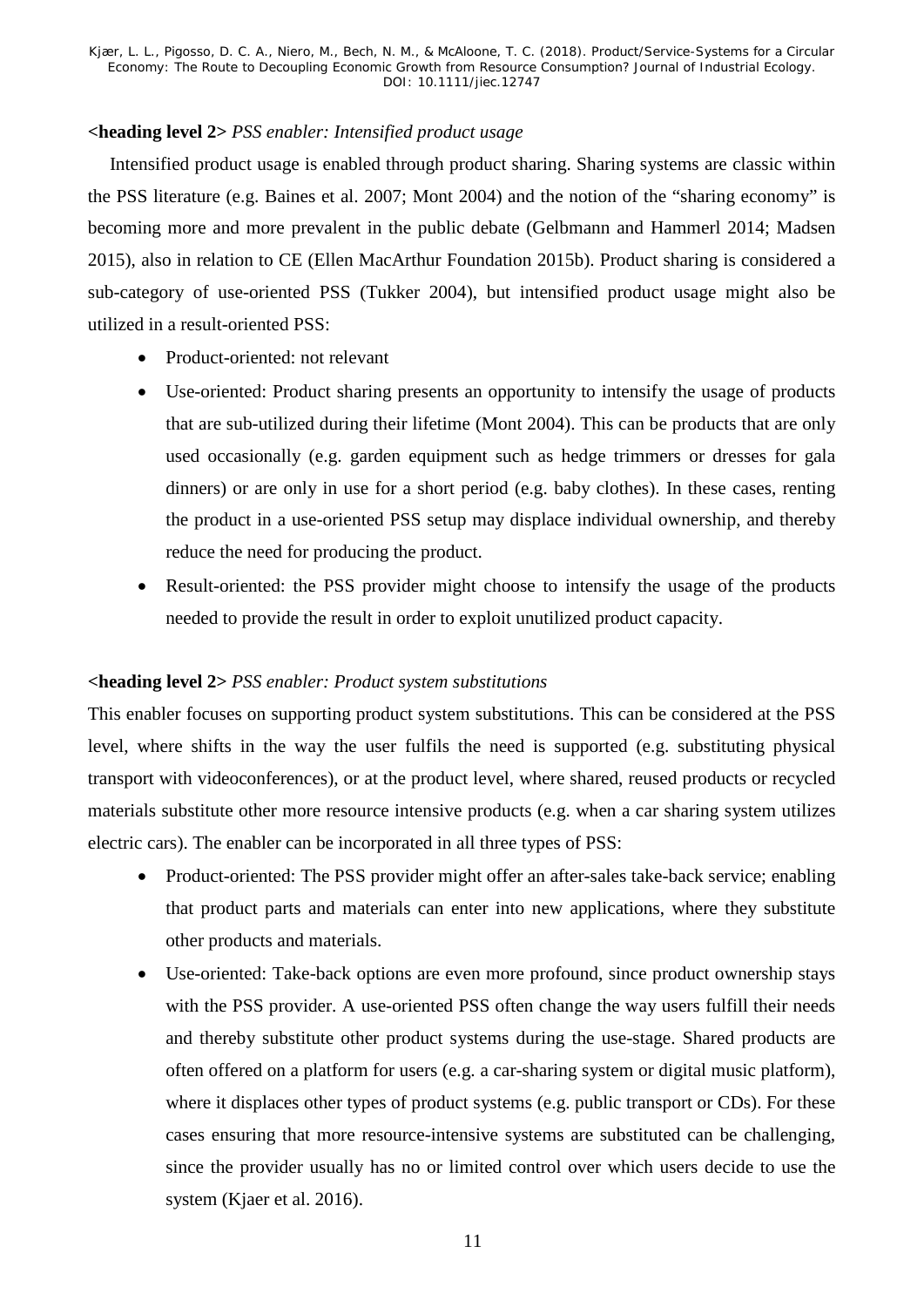• Result-oriented: the PSS provider has - in principle - the greatest control over the resources required to fulfill the user's need, which enables shifting the products and technologies used to deliver the result.

#### **<heading level 2>** *Resource reduction aims*

Three resource reduction aims are derived from the four PSS enablers [\(Figure 1\)](#page-7-0). These are:

- "Reduce the need for resources during product use": the intention is to minimize the need for resources during product use through a direct influence in the use stage of the product life cycle. The PSS enabler is *operational efficiency* supported by the PSS strategies "operational support" and/or "product maintenance".
- "Reduce the need for producing the product": the intention is indirectly to minimize resources usage during production and EoL stages of the product life cycle by increasing product utility in the use stage. The PSS enablers are: *intensified product usage* supported by the PSS strategy "product sharing", or *product longevity* supported by the PSS strategies "product maintenance" and/or "Take-back/EoL management" for direct reuse.
- "Displace more resource intensive systems": the intention is to direct the PSS or components of the PSS (products or materials) towards displacing alternative systems, products or materials in a way that enables a net resource reduction. The PSS enabler is *product system substitution*, supported by the PSS strategies "optimized result" and/or "Take-back/EoL management" and/or "product sharing".

#### **<heading level 1> Framework step two: Requirements for absolute resource decoupling**

The limitations of CE and PSS, discussed in the introduction, were consolidated into three subsequent requirements for absolute resource decoupling: Ensure net resource reduction, avoid burden shifting between life cycle stages, and mitigate rebound effects (Figure 1). Each of the three is presented in the following.

#### **<heading level 2>** *Ensure net resource reduction*

The primary requirement for a PSS to lead to absolute resource decoupling is that it actually enables net resource reduction. Ensuring that all relevant comparable alternatives (displaced systems) are included and that all relevant processes (inputs) are taken into account are crucial aspects when objectively evaluating the environmental performance of a PSS (Kjaer et al. 2016). This may be illustrated through a simple equation:

## $net$  resource reduction = avoided resources  $-$  induced resources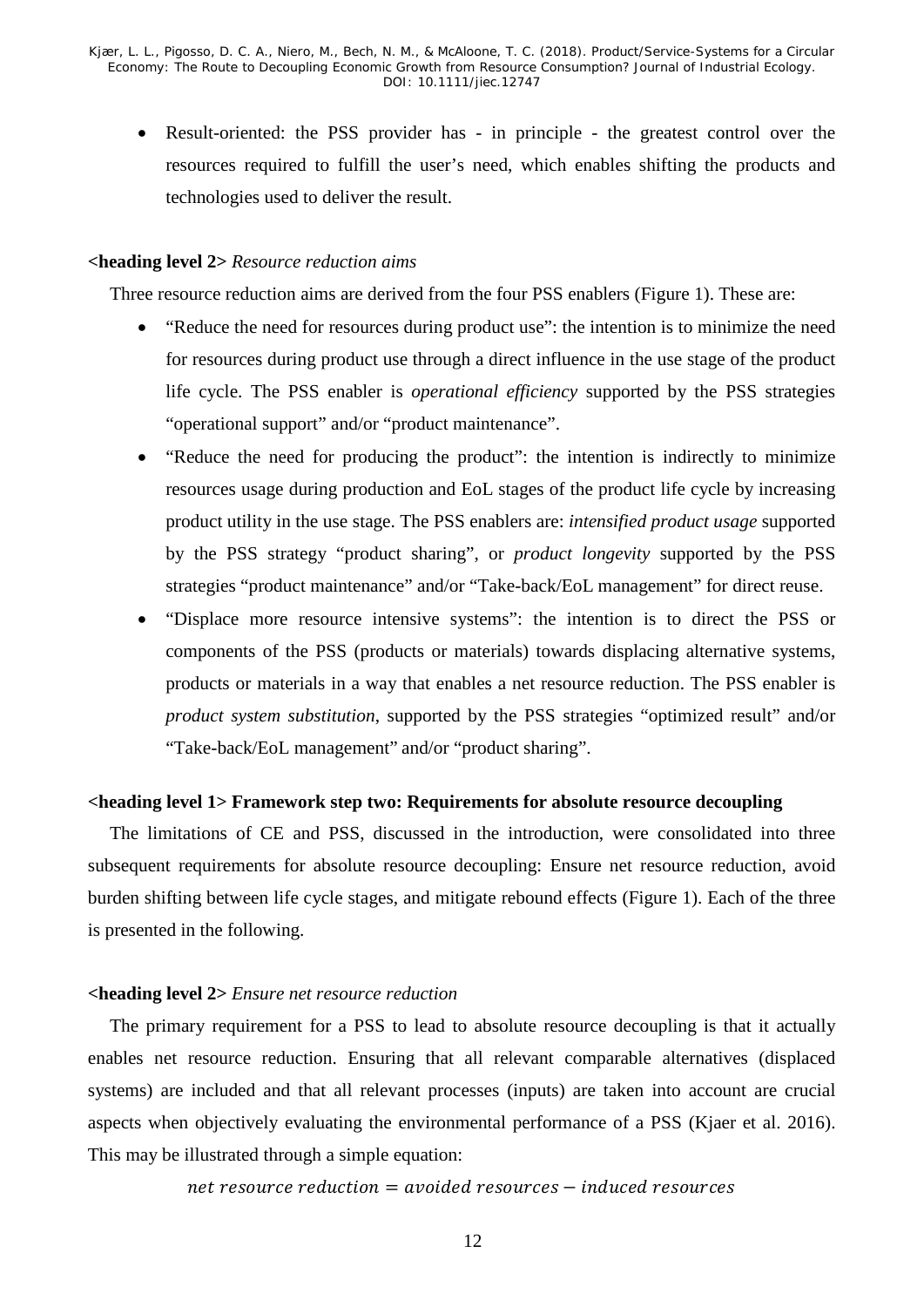The resource reduction (and related environmental impact reduction) potential depends on the resources avoided in the displaced systems (also taking into account the displacement rate) and the induced (added/incurred) resources needed for offering the PSS. The principle is the same as shown by Zink and Geyer (2017) in the case of recycling: the environmental benefit is the difference between incurred impacts of reprocessing and avoided impacts of primary production.

The requirement "ensure net resource reduction" can be viewed from different perspectives for each aforementioned PSS enabler:

- *Operational efficiency:* the induced processes stemming from the service itself (e.g. increased consumption of monitoring equipment, spare parts and upgrades, added logistics and indirect resource consumption from the service administration) need to be accounted for and must not exceed the avoided resource consumption in the receiving system.
- *Product longevity:* it needs to be ensured that the same demand is in fact fulfilled using fewer resources, since the aim is to "reduce the need for producing the product". Factors such as technological and perceived obsolescence where products are discarded despite still being well-functioning (Ongondo and Williams 2011; Kalmykova et al. 2015) might counteract the intention of product life extension.
- *Intensified product usage:* it needs to be ensured that there is in fact an unexploited potential for sharing in the existing market and that customers will accept to share product utility as a displacement of individual ownership (in order to successfully "reduce the need for producing the product").
- For *product system substitutions,* the aim of "displacing more resource intensive systems" should help meet the requirement of net resource reduction, as one needs to compare the PSS against the displaced systems, in order to conclude that the aim is supported. For example, when a PSS includes a take-back system, which enables "recycling", the resource reduction potential depends on what the recycled material displaces. This also applies for shared products that displace alternative products systems.

The net resource reduction can be improved by designing and supporting the PSS, in order to displace systems where most resources are avoided. Furthermore, since a PSS utilizes materials and products, it can be investigated how the PSS can be optimized through ecodesign (Salazar et al. 2014), in order to reduce the induced resources.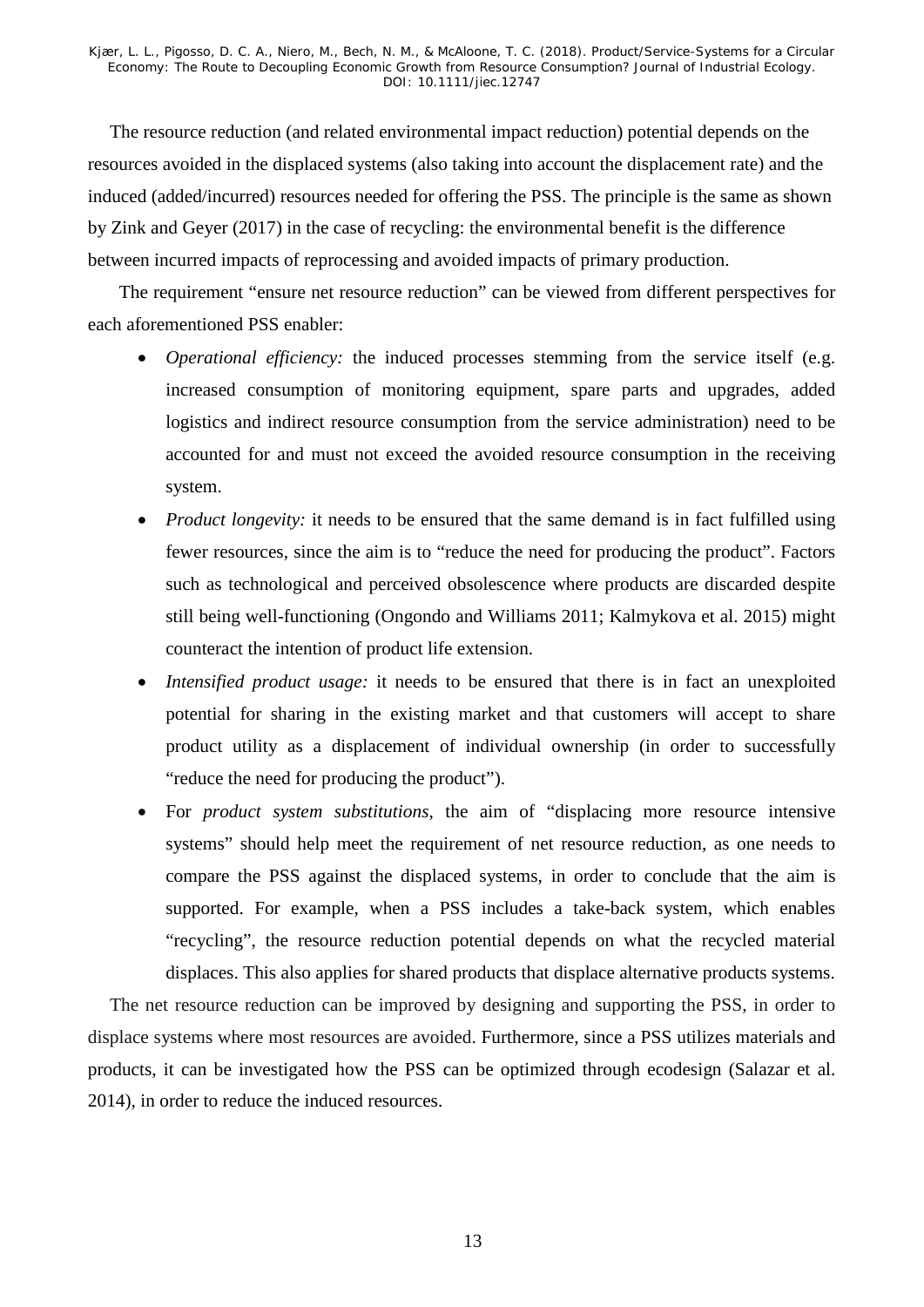## **<heading level 2>** *Avoid burden shifting between life cycle stages*

Optimizing one life cycle stage might increase resource consumption in other life cycle stages. This is sometimes referred to as burden shifting between life cycle stages (Laurent et al. 2012). Avoiding burden shifting between life cycle stages is especially relevant for strategies aimed at supporting specific life cycle stages. As such, a PSS focused on *operational efficiency* might entail redesigning the product, essentially affecting the resource use during production and/or EoL, potentially resulting in burden shifting. Similarly, *product longevity* and *intensified product usage* often require better quality products designed for high durability. This may result in a higher resource demand per product produced and if this is the case, the increased durability needs to make up for the increased upstream resource consumption. Also, for energy-consuming products, extending product life cycles directly or through reuse and remanufacturing is not necessarily better, as remanufactured products might be less energy efficient than new product generations (Gutowski et al. 2011). To support this, Bakker et al. (2014, p. 12) defined the "optimal product lifespan" as "*the point in time where the environmental impacts that arise from using a product equal the embedded impacts of a (more energy efficient) replacement product.*" What these examples have in common is that the total resource use in a life cycle perspective, as well as external drivers that might affect the individual life cycle stages, need to be taken into account when evaluating and designing a PSS. In order to deal with the inherent complexity of the design task, several PSS design guidelines and tools have been developed over recent years (Tukker and Tischner 2006a; Manzini and Vezzoli 2002; Ceschin 2014; Chen et al. 2015; Bey and McAloone 2006; Morelli 2006; Pigosso and McAloone 2016), aiming to support the development of sustainable PSS.

## **<heading level 3>** *Mitigate rebound effects*

All four PSS enablers ultimately aim to reduce the amount of resources required to fulfil users' needs. Thus, they have the potential to lead to resource decoupling in relative terms, however not necessarily in absolute terms. Absolute resource decoupling can only be ensured when taking into account so-called "rebound effects".

Rebound effects occur when a product is offered at a lower price, which is often the case with shared, reused or recycled products. The saved money will be spent on alternative consumption, which requires additional resources (Fumikazu et al. 2001; Oberender and Birkhofer 2004; Scheepens et al. 2016). Furthermore, rebound effects are not only caused by changes in price, but in principle by all constraints that are affected by the utility-level of a product (Hofstetter and Madjar, 2003 apud Vivanco and Voet, 2014). Rebound effects may be defined as "*the derived changes in production and consumption when the implementation of an improvement option liberates or binds*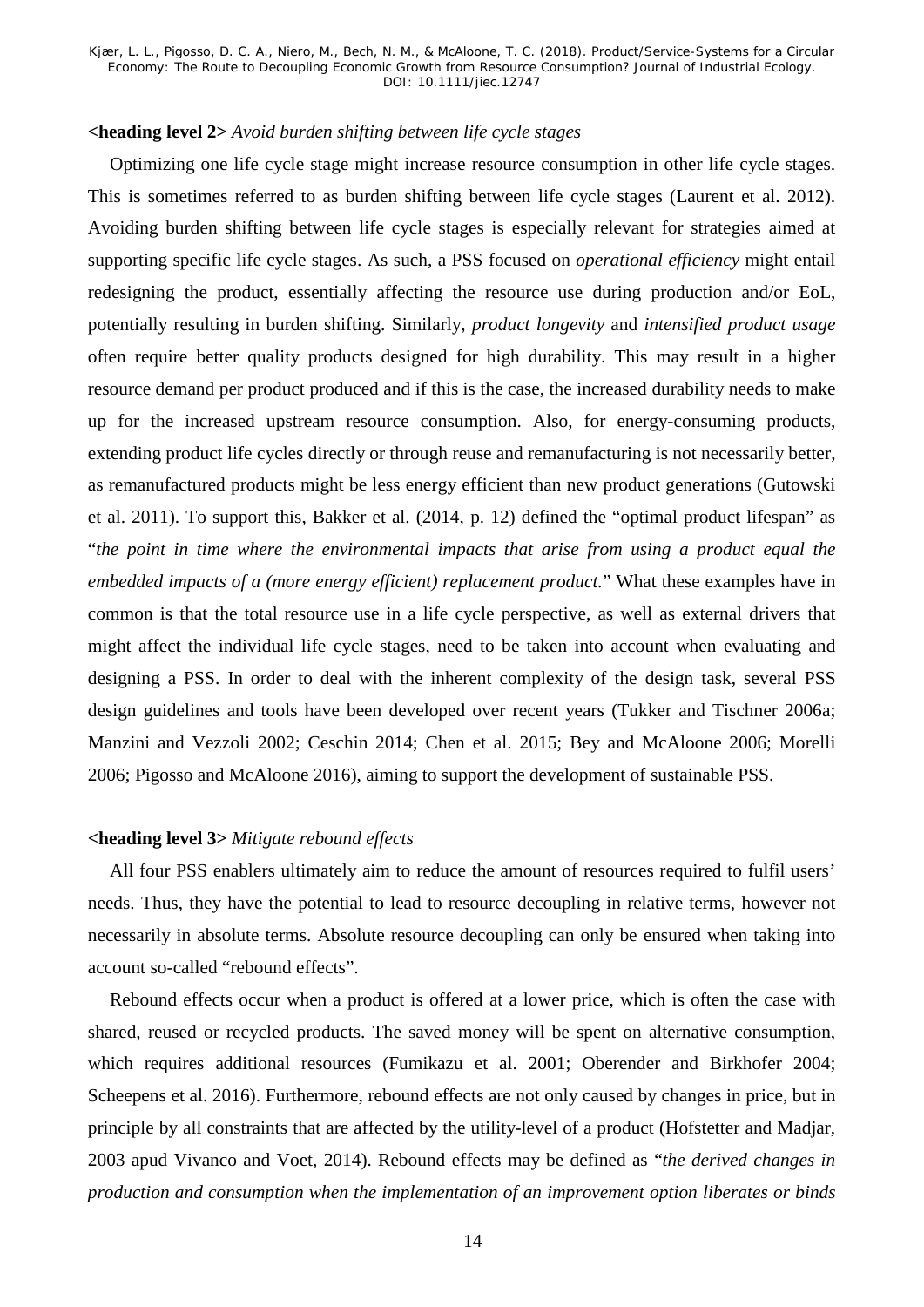*a scarce production or consumption factor*" (Weidema et al. 2009, p. 23). In an even broader understanding, a rebound effect occurs when the actual resource reduction from an improvement is less than expected because of behavioral or systemic responses. Adapted user behavior is a common cause of rebound effects, e.g. when a more fuel efficient car incentivizes users to drive more.

Whereas rebound effects may be difficult to avoid completely, eco-efficient value creation (Scheepens et al. 2016) has been proposed as a mean to mitigate them. Eco-efficient value creation is the process of designing value-adding activities, which positively influence the customer´s perceived value, resulting in a higher "Willingness To Pay" for resource-efficient solutions, essentially mitigating the economic rebound effect (Scheepens et al. 2016). The strategy could thus be to ensure that the overall economic spending on needs fulfilment is not decreasing.

A PSS may have the advantage that saved money stemming from reduced resource consumption is at least partly spent on the services (e.g. consultancy). Provided that the money spent on consultancy equates to or exceeds the amount of money saved from buying fewer products, the economic rebound effect could be partly mitigated, since more service-intensive uses typically have lower impacts per money spent than product-intensive uses (Kjaer et al. 2015).

However, rebound effects will often occur as a result of mechanisms outside the direct control of the PSS provider. Especially structural rebound effects (systemic market response to changes in aggregated total demand) and transformational rebound effects (systemic societal response to changes in e.g. consumers' preferences or social institutions) (Vivanco and Voet 2014) can be difficult to mitigate. Furthermore, the above proposals only target the economic rebound effects. Adapted user behavior caused by changes in other consumption factors such as changes in time or space are not accounted for.

#### **<heading level 1> Application of the framework**

The framework is applied as follows:

- 1. Understand how the PSS leads to a CE strategy
	- a. Identify the PSS enablers of resource reduction and the resource reduction aims.
	- b. Describe the *conditions* for the enablers and aims.
- 2. Understand how the CE strategy leads to absolute resource decoupling
	- a. Check under which circumstances the requirements for absolute resource decoupling are fulfilled.
	- b. Describe the potential *limitations* of the PSS to fulfil the requirements.

In order to exemplify the application of the proposed framework when analyzing PSS solutions, we present illustrative cases of PSS in the Danish textile industry, obtained by means of a literature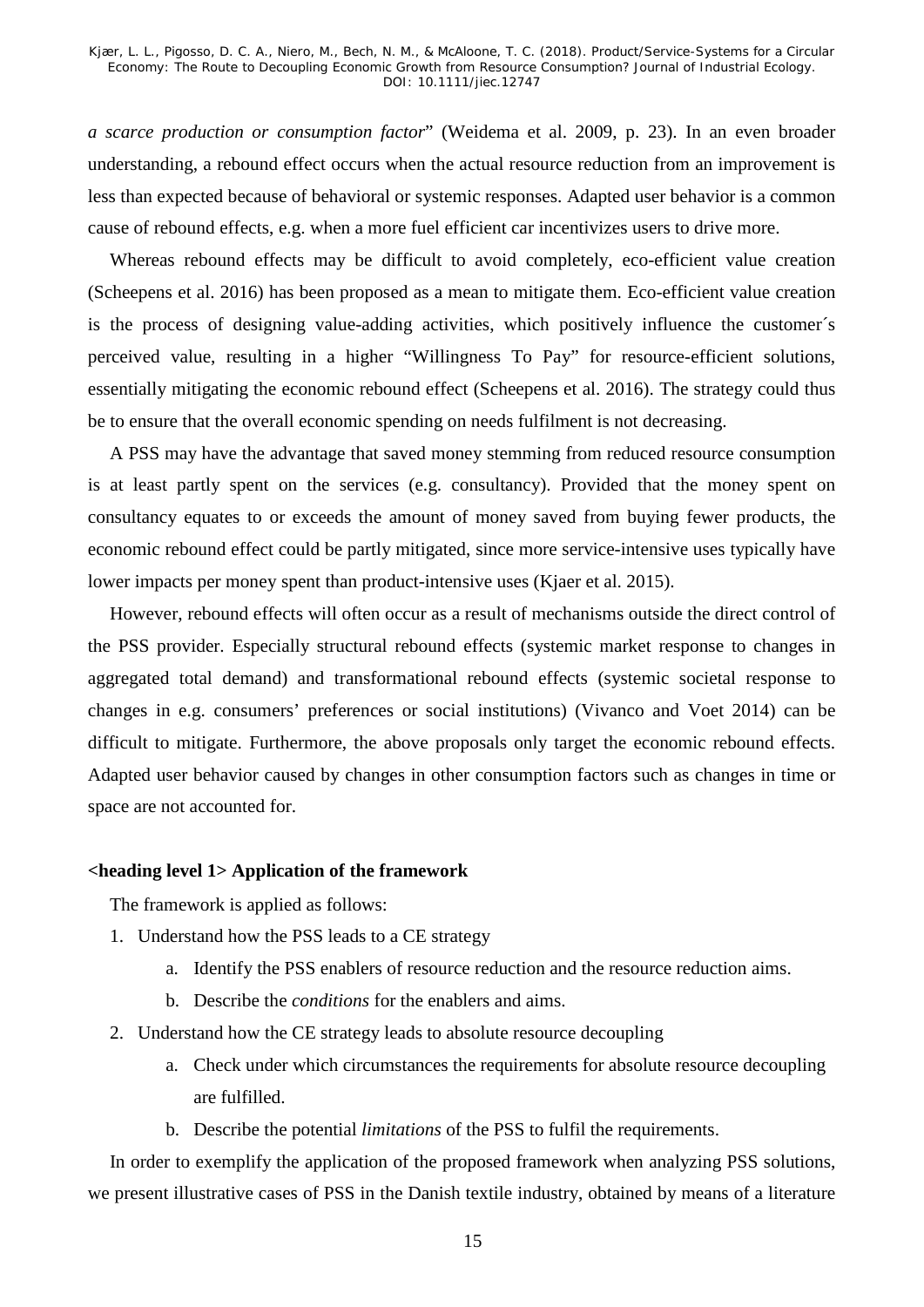review. The cases are exemplary and were selected based on their potential to allow an enhanced understanding of the defined PSS enablers and the requirements for absolute resource decoupling.

We chose the textile industry due to its potential to transition towards CE (Ellen MacArthur Foundation 2013). Many textile products such as clothing have short life cycles and depending on the type of fibers, textile production consumes high amounts of energy and water, and results in significant greenhouse gas emissions (Business for Social Responsibility 2009). In addition, resources are consumed due to the need for laundering, during the use stage. Clothing PSS such as take-back systems, swaps and subscriptions may provide the industry with a mechanism to increase factors such as product quality and longevity (Armstrong et al. 2015).

In this paper, the proposed framework is intended for generic use and the principles apply to both business-to-business (B2B) and business-to-consumer (B2C) relationships. For each illustrative case, the user segment will be stated.

#### **<heading level 2>** *Laundry-service (vs. home-washing) (B2C)*

For many everyday textiles, laundering in the use stage represents the most resource-intensive process throughout the product life cycle (Business for Social Responsibility 2009). Professional laundry-service companies offer a result-oriented business model, where customers pay for clean, dry textiles and the logistics associated with collection and delivery. Among others, the Danish company Washa (Washa 2016) provides such a service. Due to economies-of-scale, there is a potential for a professional laundry service to increase resource efficiency of the washing process, compared to traditional home-washing (Heiskanen and Jalas 2003). The framework elements are discussed in [Table 2.](#page-16-0)

<span id="page-16-0"></span>

| <b>PSS</b> type                                          | Result-oriented                            |                                               |  |  |
|----------------------------------------------------------|--------------------------------------------|-----------------------------------------------|--|--|
| User segment                                             | B2C                                        |                                               |  |  |
|                                                          | $\text{PSS}\rightarrow \text{CE}$ strategy |                                               |  |  |
|                                                          |                                            | <b>Conditions</b>                             |  |  |
| <b>PSS</b> enabler of resource                           | <i>Operational efficiency</i>              | The PSS enables <i>operational efficiency</i> |  |  |
| reduction                                                |                                            | during the process from dirty to clean        |  |  |
|                                                          |                                            | textiles.                                     |  |  |
| <b>Resource reduction aim</b>                            | "Reduce the need for resources during"     | The aim should be to reduce the resources     |  |  |
|                                                          | use"                                       | used for laundering the textiles in the use-  |  |  |
|                                                          |                                            | stage.                                        |  |  |
| $CE$ strategy $\rightarrow$ absolute resource decoupling |                                            |                                               |  |  |
|                                                          | Requirement is fulfilled, when             | <b>Limitations</b>                            |  |  |
| Ensure net resource                                      | resources needed during the process        | Requirement fulfilment depends on how         |  |  |
| reduction                                                | from dirty to clean textiles in households | the laundry was previously done at the        |  |  |
|                                                          | (without the PSS)                          | household (e.g. if it included tumble-        |  |  |
|                                                          | $>$ (are higher than)                      | drying) and how the PSS is designed,          |  |  |

|  | Table 2: Laundry-service (vs. home-washing) |  |  |  |  |
|--|---------------------------------------------|--|--|--|--|
|--|---------------------------------------------|--|--|--|--|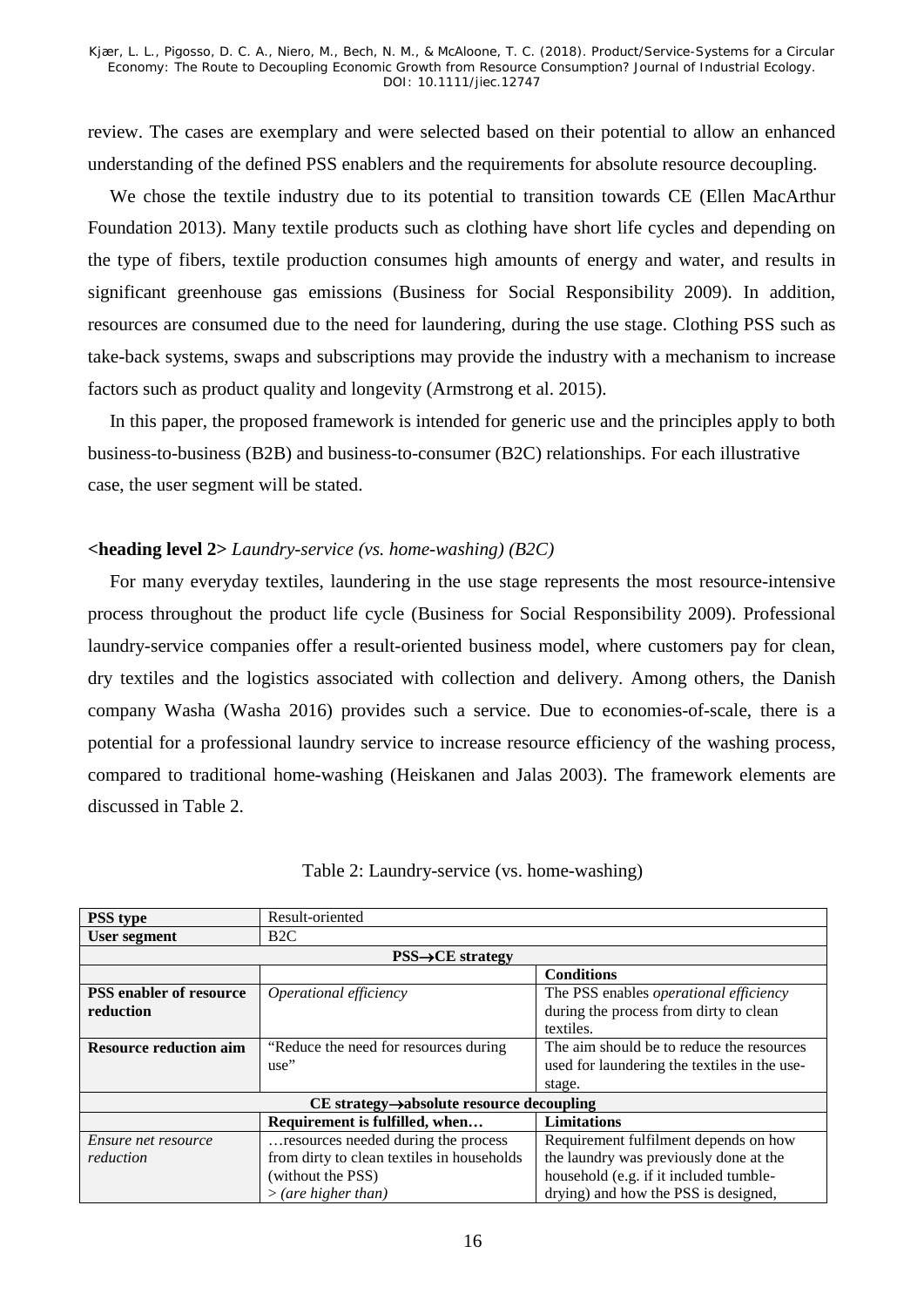|                           | Resources needed during the process       | including how the textiles are transported    |
|---------------------------|-------------------------------------------|-----------------------------------------------|
|                           | from dirty to clean textiles in PSS       | (the infrastructure) and the type of energy   |
|                           | (including transport/infrastructure,      | used at the washing facility. As such,        |
|                           | washing, drying etc.)                     | induced processes such as transport needed    |
|                           |                                           | for collection and delivery as well as        |
|                           |                                           | increased tumble drying have to be            |
|                           |                                           | accounted for (Heiskanen and Jalas 2003).     |
|                           |                                           | Furthermore, the displacement rate might      |
|                           |                                           | not be 1:1 and some PSS users might still     |
|                           |                                           | do some of their laundry at home in           |
|                           |                                           | addition to the laundry service.              |
| Avoid burden shifting     | the textiles' durability is not affected  | Going from home-washing to a laundry-         |
| between life cycle stages |                                           | service might introduce burden shifting       |
|                           |                                           | between life cycle stages of the textiles. It |
|                           |                                           | needs to be ensured that e.g. increased use   |
|                           |                                           | of automated drying is not resulting in       |
|                           |                                           | increased abrasion of the textiles,           |
|                           |                                           | potentially resulting in decreased durability |
|                           |                                           | (textiles needs to be discarded more often).  |
| Mitigate rebound effects  | the laundering frequency is not           | A direct rebound effect occurs if the users   |
|                           | affected and value-adding low-resource    | start to have their laundry done more often   |
|                           | intensive services mitigate or exceed any | as a result of increased convenience and      |
|                           | potential costs-savings                   | time saved. Indirect rebound effects occur    |
|                           |                                           | if users save money by using the service      |
|                           |                                           | compared to paying for a washing machine,     |
|                           |                                           | water, electricity etc. at home. It should be |
|                           |                                           | noted, that the contrary might also be the    |
|                           |                                           | case if the service is more expensive for the |
|                           |                                           | user. In this case, the rebound effect would  |
|                           |                                           | be "negative" (which would mean a             |
|                           |                                           | positive result in terms of resource          |
|                           |                                           | reduction).                                   |

## **<heading level 2>** *Subscription to children's clothing (B2C)*

Small children usually outgrow their clothes before they are worn out. Unless the clothes are passed on to siblings or others, this results in premature disposal and an unutilized potential for product sharing or reuse. The Danish company Vigga (Vigga 2016) offers subscriptions to high quality children's clothing based on a use-oriented business model. As the child grows, items are replaced with new clothing. Clothing is returned to Vigga where it is laundered and subsequently reused by a new subscriber. The framework elements are discussed in Table 3.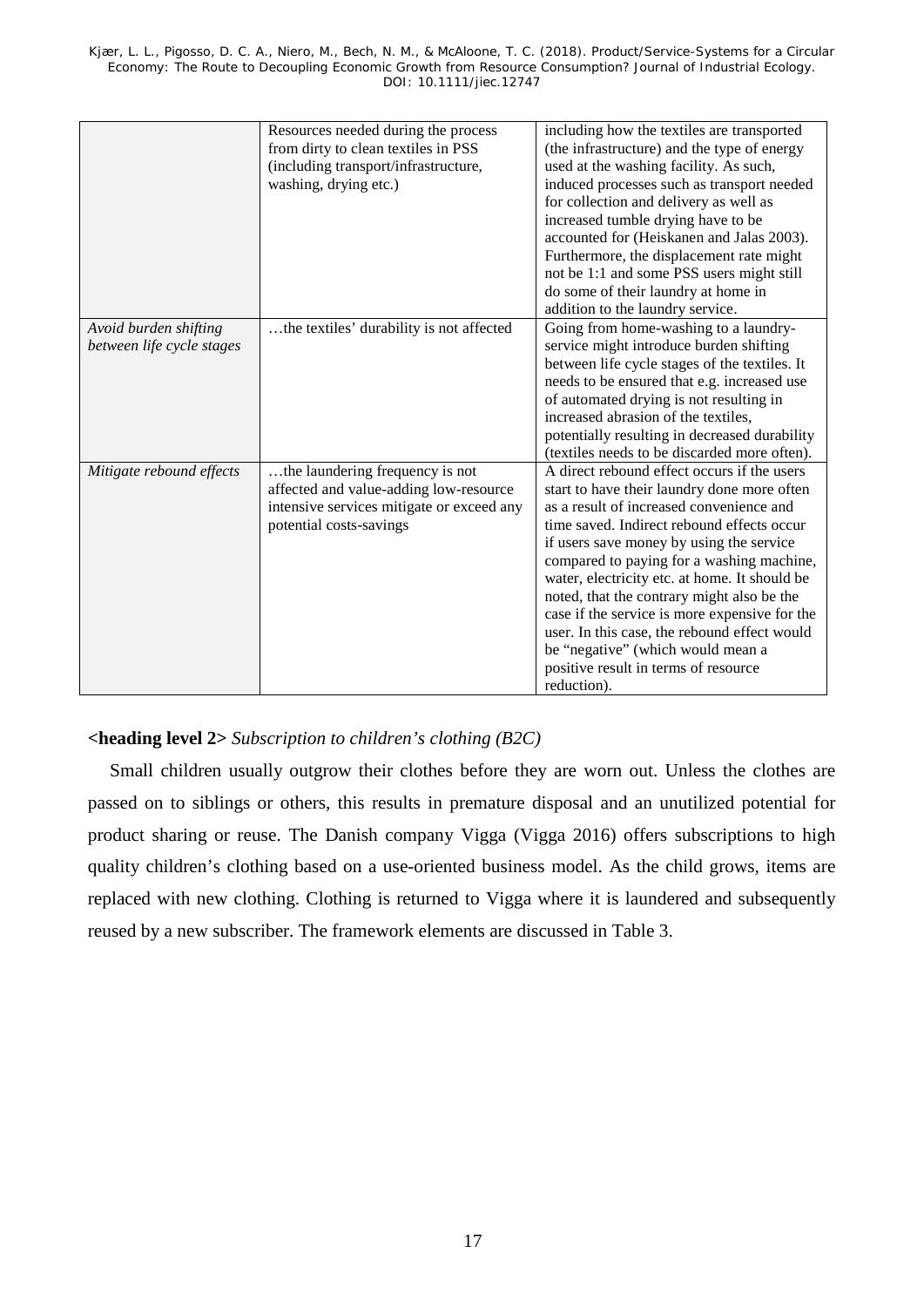| <b>PSS</b> type                                    | Use-oriented                                                                                                                                                                                                                                                |                                                                                                                                                                                                                                                                                                                                                                                                                                                                                                                           |
|----------------------------------------------------|-------------------------------------------------------------------------------------------------------------------------------------------------------------------------------------------------------------------------------------------------------------|---------------------------------------------------------------------------------------------------------------------------------------------------------------------------------------------------------------------------------------------------------------------------------------------------------------------------------------------------------------------------------------------------------------------------------------------------------------------------------------------------------------------------|
| <b>User segment</b>                                | B <sub>2C</sub>                                                                                                                                                                                                                                             |                                                                                                                                                                                                                                                                                                                                                                                                                                                                                                                           |
|                                                    | <b>PSS→CE</b> strategy                                                                                                                                                                                                                                      |                                                                                                                                                                                                                                                                                                                                                                                                                                                                                                                           |
|                                                    |                                                                                                                                                                                                                                                             | <b>Conditions</b>                                                                                                                                                                                                                                                                                                                                                                                                                                                                                                         |
| <b>PSS</b> enabler of resource<br>reduction        | Product longevity                                                                                                                                                                                                                                           | The PSS enables <i>product longevity</i> by<br>avoiding premature disposal (when the<br>clothes are disposed of after initial use).                                                                                                                                                                                                                                                                                                                                                                                       |
| <b>PSS</b> enabler of resource<br>reduction        | Intensified product usage                                                                                                                                                                                                                                   | The PSS enables intensified product usage<br>by avoiding unutilized capacity (when after<br>use, the clothes are stored in e.g. a closet).                                                                                                                                                                                                                                                                                                                                                                                |
| <b>Resource reduction aim</b>                      | "Reduce the need for producing the<br>product"                                                                                                                                                                                                              | The aim should be to reduce the production<br>of new garments through displacement of<br>individual single-use ownership.                                                                                                                                                                                                                                                                                                                                                                                                 |
|                                                    | CE strategy->absolute resource decoupling                                                                                                                                                                                                                   |                                                                                                                                                                                                                                                                                                                                                                                                                                                                                                                           |
|                                                    | Requirement is fulfilled, when                                                                                                                                                                                                                              | <b>Limitations</b>                                                                                                                                                                                                                                                                                                                                                                                                                                                                                                        |
| Ensure net resource<br>reduction                   | resources needed for needs fulfillment<br>(e.g. clothing of child from 0 to 2 years)<br>without Vigga subscription<br>>(are higher than)<br>Resources needed for needs fulfillment<br>(e.g. clothing of child from 0 to 2 years)<br>with Vigga subscription | The displacement of resources might be<br>lower than expected due to the fact that<br>children's garments already circulate in and<br>between households through informal<br>channels. This is often left out in statistics,<br>but needs to be taken into account when<br>assessing the potentials of reuse schemes<br>(Laitala and Klepp 2015; Madsen 2015).<br>Also induced resources stemming from<br>logistics and supporting IT platform should<br>be accounted for in the PSS to ensure net<br>resource reduction. |
| Avoid burden shifting<br>between life cycle stages | .additional resources are not required<br>during production and end-of-life                                                                                                                                                                                 | The clothes need to be designed for high<br>durability. However, since product design<br>is part of the Vigga concept, careful<br>selection of materials and production<br>methods could help avoid burden shifting.                                                                                                                                                                                                                                                                                                      |
| Mitigate rebound effects                           | value-adding low-resource intensive<br>services mitigate or exceed any potential<br>costs-savings                                                                                                                                                           | Requirement fulfilment depends on<br>whether users save or spend more money as<br>a result of subscribing to the service.<br>Other changes in user behavior than what is<br>captured here might trigger rebound effects<br>(e.g. if users save space in closets, they<br>might consume more of other products).                                                                                                                                                                                                           |

## Table 3: Subscription to children's clothing

## **<heading level 2>** *Leasing of textiles in the healthcare sector (B2B)*

In a recent publication, EMF has assessed the circular potential for a number of Danish sectors including healthcare (Ellen MacArthur Foundation 2015b). According to the publication, leasing of clean textiles represents the most widely adopted performance-based business model in the Danish healthcare sector. The business model is a result-oriented PSS that provides textiles, laundry-service and associated logistics, which in principal means that all of the four PSS enablers (see [Table 1\)](#page-9-0) may be utilized. However, in this example, we focus on the potential product system substitution in the EoL stage. Due to the fact that the PSS provider retains ownership of the textiles, they also have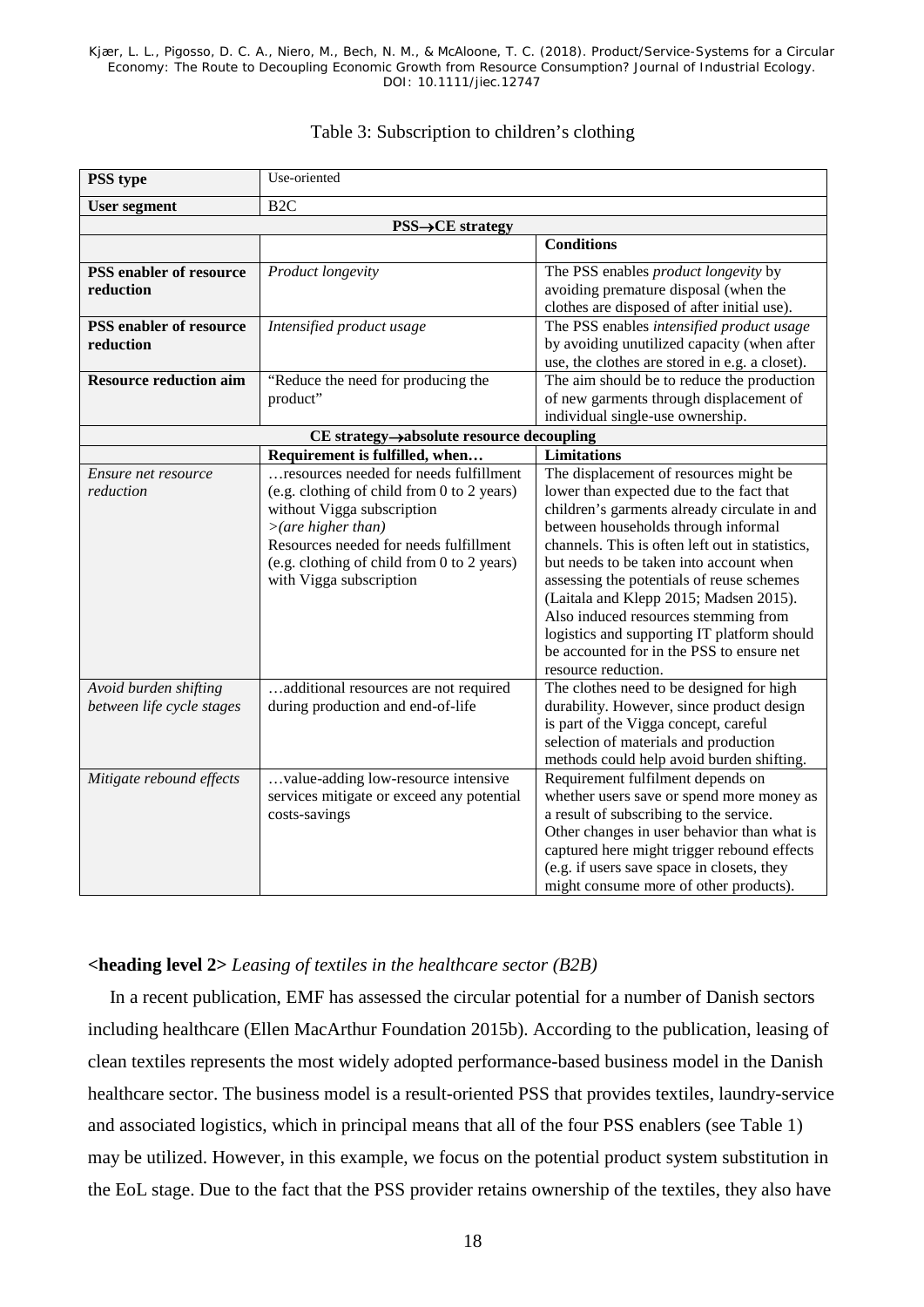the option to plan for EoL strategies. Garments from the hospitals can be reused or recycled into new applications and thereby displace alternative production of raw materials. The Danish company, De Forenede Dampvaskerier (DFD), caters for a number of Danish hospitals and due to economies-of-scale, the PSS provider can guarantee a large volume of homogenous textiles. This entails that EoL strategies may become profitable as an alternative to pay for waste handling fees. DFD is exploring this potential in collaboration with designers, and currently one EoL strategy is to reprocess worn-out work clothes into construction materials and furniture (De Forenede Dampvaskerier 2017). The framework elements are discussed in [Table 4.](#page-19-0)

<span id="page-19-0"></span>

| <b>PSS business model</b>      | Result-oriented                            |                                                |  |
|--------------------------------|--------------------------------------------|------------------------------------------------|--|
| <b>PSS</b> type                | B2B                                        |                                                |  |
|                                | $\text{PSS}\rightarrow \text{CE}$ strategy |                                                |  |
|                                |                                            | <b>Conditions</b>                              |  |
| <b>PSS</b> enabler of resource | Product system substitutions               | The PSS provider retains ownership of the      |  |
| reduction                      |                                            | textiles, and at EoL the textiles are recycled |  |
|                                |                                            | into new applications, thereby substituting    |  |
|                                |                                            | different product systems (in this case        |  |
|                                |                                            | construction materials and furniture).         |  |
| <b>Resource reduction aim</b>  | "Displace more resource intensive          | The aim should be to decrease resource         |  |
|                                | systems"                                   | usage in the displaced products/materials.     |  |
|                                | CE strategy->absolute resource decoupling  |                                                |  |
|                                | Requirement is fulfilled, when             | <b>Limitations</b>                             |  |
| Ensure net resource            | resources displaced by the recycled        | When recycling the textiles into               |  |
| reduction                      | textiles                                   | construction materials and furniture,          |  |
|                                | >(are higher than)                         | requirement fulfilment depends on the          |  |
|                                | Resources needed for reprocessing          | alternative materials and manufacturing        |  |
|                                |                                            | process for these products as well as the      |  |
|                                |                                            | resources needed for reprocessing the          |  |
|                                |                                            | textiles.                                      |  |
| Avoid burden shifting          | the textiles' durability is not affected   | The capability to reprocess the textiles into  |  |
| between life cycle stages      | by "design for EoL" requirements.          | new applications might require that certain    |  |
|                                |                                            | conditions are in place, which affects the     |  |
|                                |                                            | other life cycle stages. For example, in       |  |
|                                |                                            | order to ensure pure fractions, the textiles   |  |
|                                |                                            | need to be designed in homogeneous             |  |
|                                |                                            | material, which might affect the durability    |  |
|                                |                                            | and shorten the product lifespan.              |  |
| Mitigate rebound effects       | the reprocessed materials/products are     | Offering the reprocessed material/product      |  |
|                                | of high enough quality to compete          | at a lower prize or targeting niche markets    |  |
|                                | directly with their substitutes.           | will inevitably trigger rebound effects        |  |
|                                |                                            | (Zink and Geyer 2017)                          |  |

## Table 4: Leasing of textiles in the healthcare sector

## **<heading level 1> Concluding remarks**

In this forum paper, we have highlighted the gap between the common CE proposed business action "offering products as a service" and the claimed CE goal of resource decoupling, by asking: Are PSS for a Circular Economy the route to decoupling economic growth from resource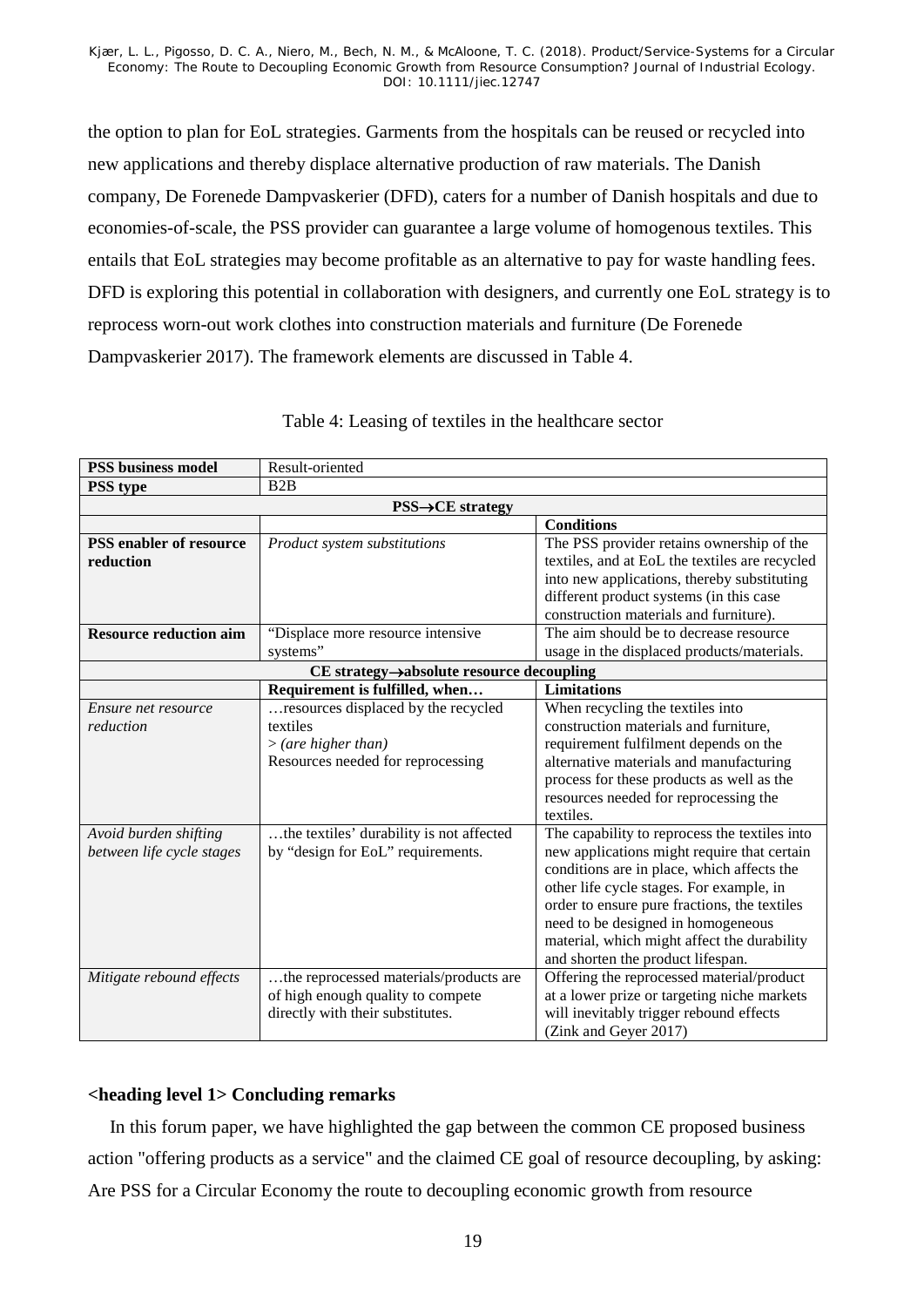consumption? Our main errand with this paper has been to challenge the research communities connected to Industrial Ecology and CE to be more critical, when proposing PSS as means to realizing a CE. Our position is that the ultimate aim of CE should be to enable absolute resource decoupling, which goes beyond simply extracting more value from resources. Our vehicle for discussion has been the proposed two-step framework that links PSS to CE Strategies in the first instance, and subsequently CE Strategies to absolute resource decoupling. In the first step of the framework we propose four PSS enablers of resource reduction, linking PSS strategies to resource reduction aims to qualify it as a CE strategy. Secondly, the framework proposes three subsequent requirements for absolute resource decoupling: ensure net resource reduction, avoid burden shifting between life cycle stages and mitigate rebound effects. These requirements are not usually considered when proposing a PSS, which potentially leads to sub-optimized solutions from an environmental point of view. The requirements can also be used as a checklist to avoid claims that CE strategies are intrinsically more environmentally sustainable than linear models. As such, the proposed analytical framework is a first step towards consolidating an approach for companies and institutions to critically analyze alternative PSS strategies and support their refinement towards absolute resource decoupling. The framework was demonstrated by analyzing PSS cases within the Danish textile industry. The case analyses showed the conditions that needed to be in place for the PSS to enable relative resource reduction and exemplified limitations for achieving absolute resource decoupling. However, further work is needed to make the framework operational in a business context. Enhancement of the proposed framework should be based on a combination of theory-driven (e.g. by means of an enhanced systematic literature review) and empirical-driven (e.g. evaluation by experts and case studies) strategies. The proposed framework is currently being used in connection with the development of guidelines to support objective evaluations of the environmental performance of PSS.

With the aim of stimulating discussion and further dialogue in both academia and in industry, regarding the role of PSS in a CE, we invite other scholars to critique and enhance the proposed framework. To that end, we propose the following questions: a) In what ways could the two-steplogic of the analytical framework be further enhanced? b) What would be the best way to test the comprehensiveness of the enablers and requirements, as well as the relationships between these? c) How can rebound effects triggered by customer behavior, market mechanisms, legislation, technical developments, and other circumstances not directly influenced by the providing company be addressed in the formulation and realization of circular economy strategies in the context of PSS? d) How can the overall feasibility of a "closed loop economy" and absolute resource decoupling be further assessed?

20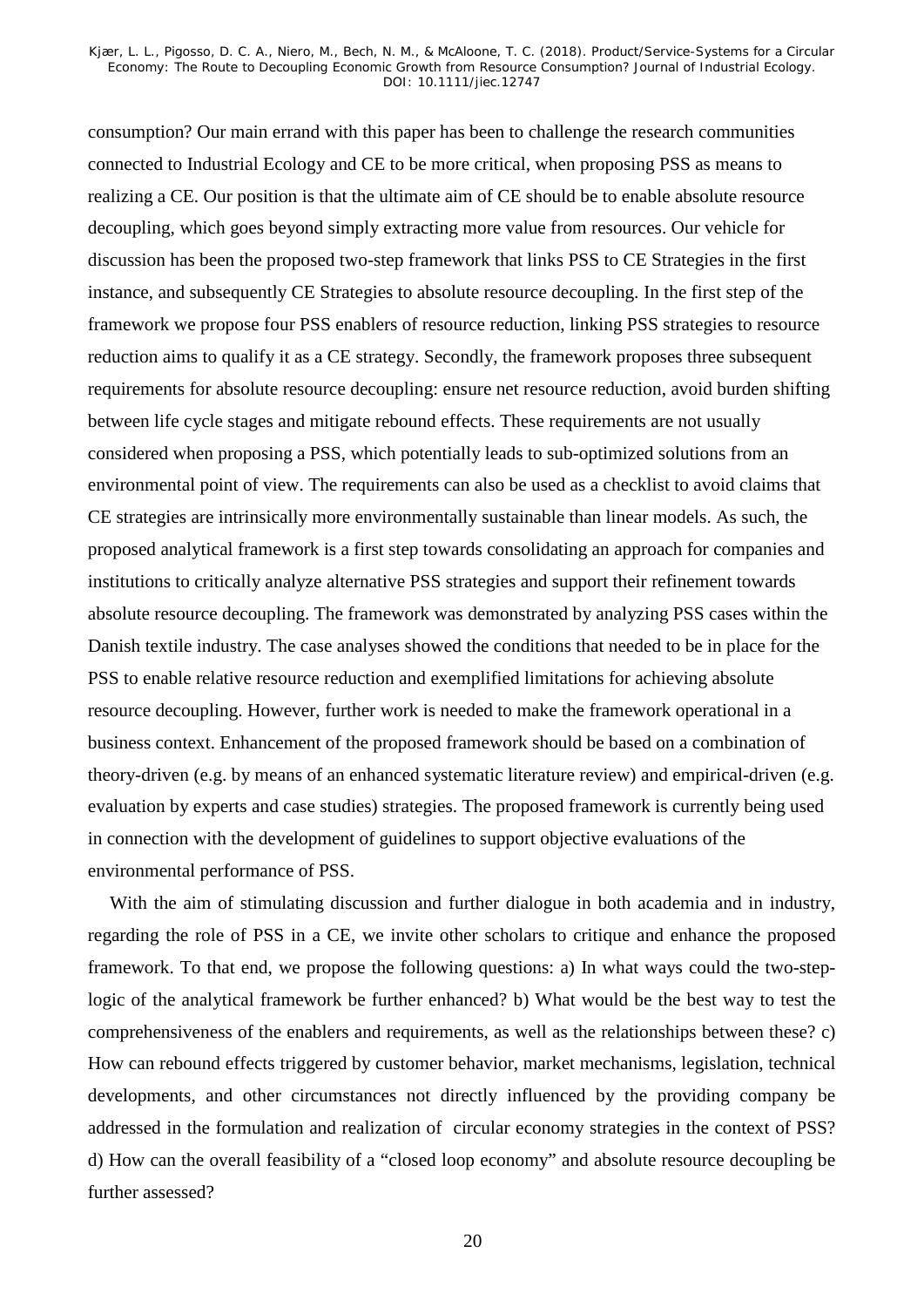A key message in this paper is that investigating the resource decoupling potential of PSS requires a system perspective and a life cycle approach. It needs to be ensured that the PSS is designed in a way that the provider can add value and create a turnover through service offerings, whilst also reducing the overall need for resources. As such, the most important strengths of enabling CE strategies through a PSS are 1) the ability to direct and control the use of resources and 2) the ability to design and implement service-intensive and value-adding offerings, essentially dematerializing the need fulfillment and influencing user behavior. However, as long as these types of offerings are driven by ensuring economic growth alone, and not by reduced production and consumption, the proposed resource reduction aims and the requirements for absolute resource decoupling will have a difficult time being fulfilled. It is imperative that the balance of production, consumption and wellbeing is addressed as a key goal for societies and the individuals and businesses within them to be able to thrive through absolute resource decoupling.

#### **<heading level 1> Acknowledgements**

We would like to express our deepest gratitude to the editors and reviewers for their valuable suggestions to improve the readability and scientific value of this paper. This work was funded by the TORM foundation and supported by the Carlsberg Foundation through the project "Absolute Circular Economy" (ACE) toolkit.

#### **<heading level 1> References**

- Agrawal, V. V., M. Ferguson, L.B. Toktay, and V.M. Thomas. 2012. Is Leasing Greener Than Selling? *Management Science* 58(3): 523–533.
- Allais, R. and J. Gobert. 2016. A multidisciplinary method for sustainability assessment of PSS: Challenges and developments. *CIRP Journal of Manufacturing Science and Technology* 15: 56–64.
- Amaya, J., A. Lelah, and P. Zwolinski. 2014. Design for intensified use in product–service systems using life-cycle analysis. *Journal of Engineering Design* 25(7–9): 280-302.
- Andersen, M.S. 2007. An introductory note on the environmental economics of the circular economy. *Sustainability Science* 2(1): 133–140.
- Anttonen, M. 2010. Greening from the Front to the Back Door? A Typology of Chemical and Resource Management Services. *Business strategy and the Environment* 19(3): 199–215.
- Armstrong, C.M., K. Niinimäki, S. Kujala, E. Karell, and C. Lang. 2015. Sustainable productservice systems for clothing: exploring consumer perceptions of consumption alternatives in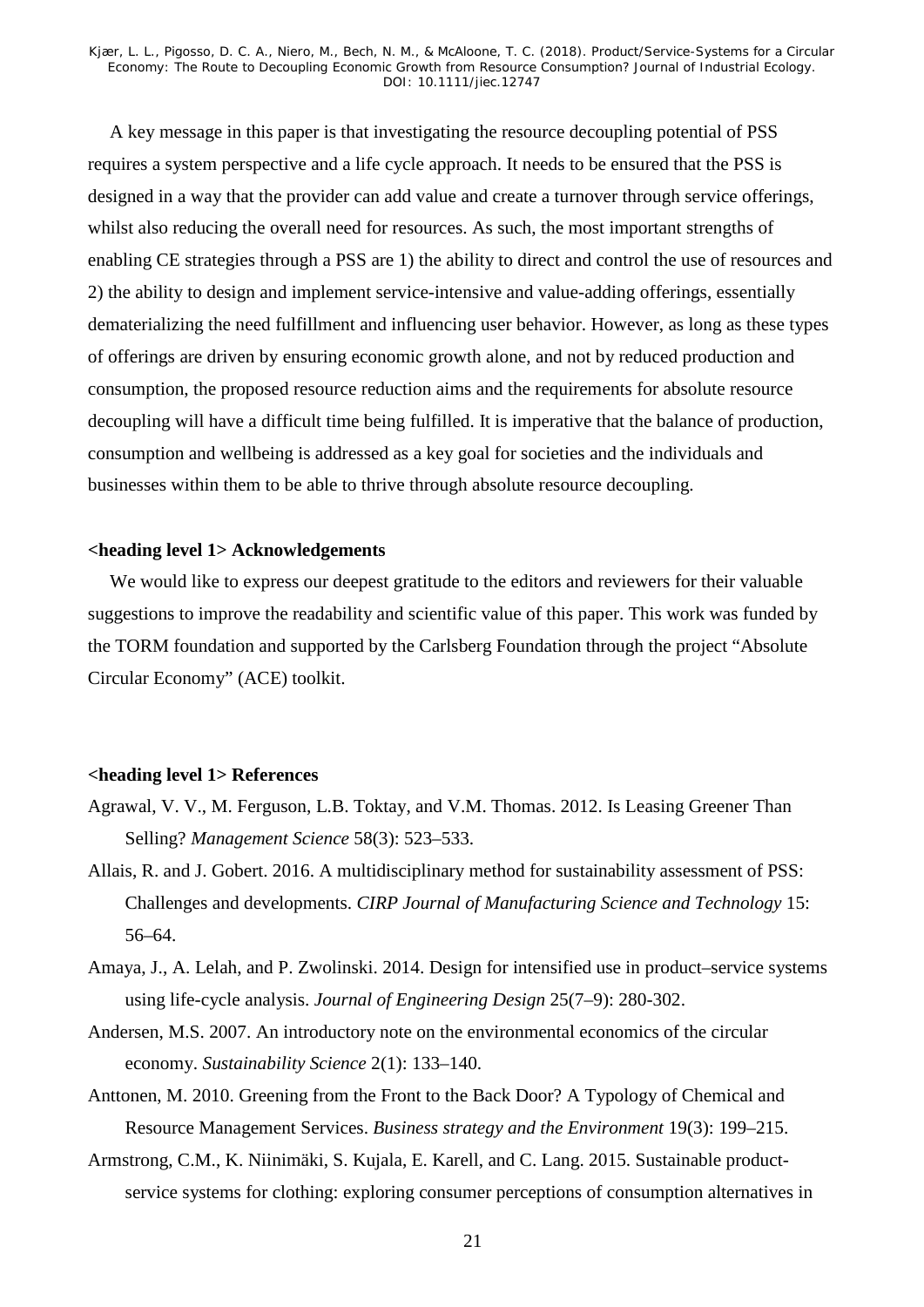Finland. *Journal of Cleaner Production* 97: 30–39.

- Bakker, C., F. Wang, J. Huisman, and M. den Hollander. 2014. Products that go round: exploring product life extension through design. *Journal of Cleaner Production* 69: 10–16.
- Bartolomeo, M., D. Dal Maso, P. De Jong, P. Eder, P. Groenewegen, P. Hopkinson, P. James, et al. 2003. Eco-efficient producer services - What are they, how do they benefit customers and the environment and how likely are they to develop and be extensively utilised? *Journal of Cleaner Production* 11: 829–837.
- Bennett, E.B. and T.E. Graedel. 2000. 'Conditioned Air': Evaluating an Environmentally Preferable Service. *Environmental Science & Technology* 34(4): 541–545.
- Benyus, J. 2002. *Biomimicry: Innovation Inspired by Nature*. New York: HarperCollins.
- Bey, N. and T.C. Mcaloone. 2006. From LCA to PSS Making leaps towards sustainability by applying product/service-system thinking in product development. In *13th CIRP International Conference on Life Cycle Engineering*, 571–576.
- Bilitewski, B. 2012. The Circular Economy and its Risks. *Waste Management* 32(1): 1–2.
- Blomsma, F. and G. Brennan. 2017. The emergence of circular economy: a new framing around prolonging resource productivity. *Journal of Industrial Ecology* 21(3): 603-614.
- Bocken, N.M.P., E.A. Olivetti, J.M. Cullen, J. Potting, and R. Lifset. 2017. Taking the Circularity to the Next Level: A Special Issue on the Circular Economy. *Journal of Industrial Ecology* 21(3): 476-482.
- Bocken, N.M.P., S.W. Short, P. Rana, and S. Evans. 2014. A literature and practice review to develop sustainable business model archetypes. *Journal of Cleaner Production* 65: 42–56.
- Braungart, M., W. McDonough, and A. Bollinger. 2007. Cradle-to-cradle design: creating healthy emissions - a strategy for eco-effective product and system design. *Journal of Cleaner Production* 15(13–14): 1337–1348.
- Business for Social Responsibility. 2009. *Apparel Industry Life Cycle Carbon Mapping Prepared by Business for Social Responsibility*.

https://www.bsr.org/reports/BSR\_Apparel\_Supply\_Chain\_Carbon\_Report.pdf.

- Ceschin, F. 2014. *Sustainable Product-Service Systems: Between Strategic Design and Transition Studies*. 1st ed. Springer.
- Chen, D., X. Chu, X. Yang, X. Sun, Y. Li, and Y. Su. 2015. PSS solution evaluation considering sustainability under hybrid uncertain environments. *Expert Systems with Applications* 42(14): 5822–5838.
- Dahmus, J.B. and T.G. Gutowski. 2011. Can Efficiency Improvements Reduce Resource Consumption? A Historical Analysis of Ten Activities. *Journal of Industrial Ecology* 18(6):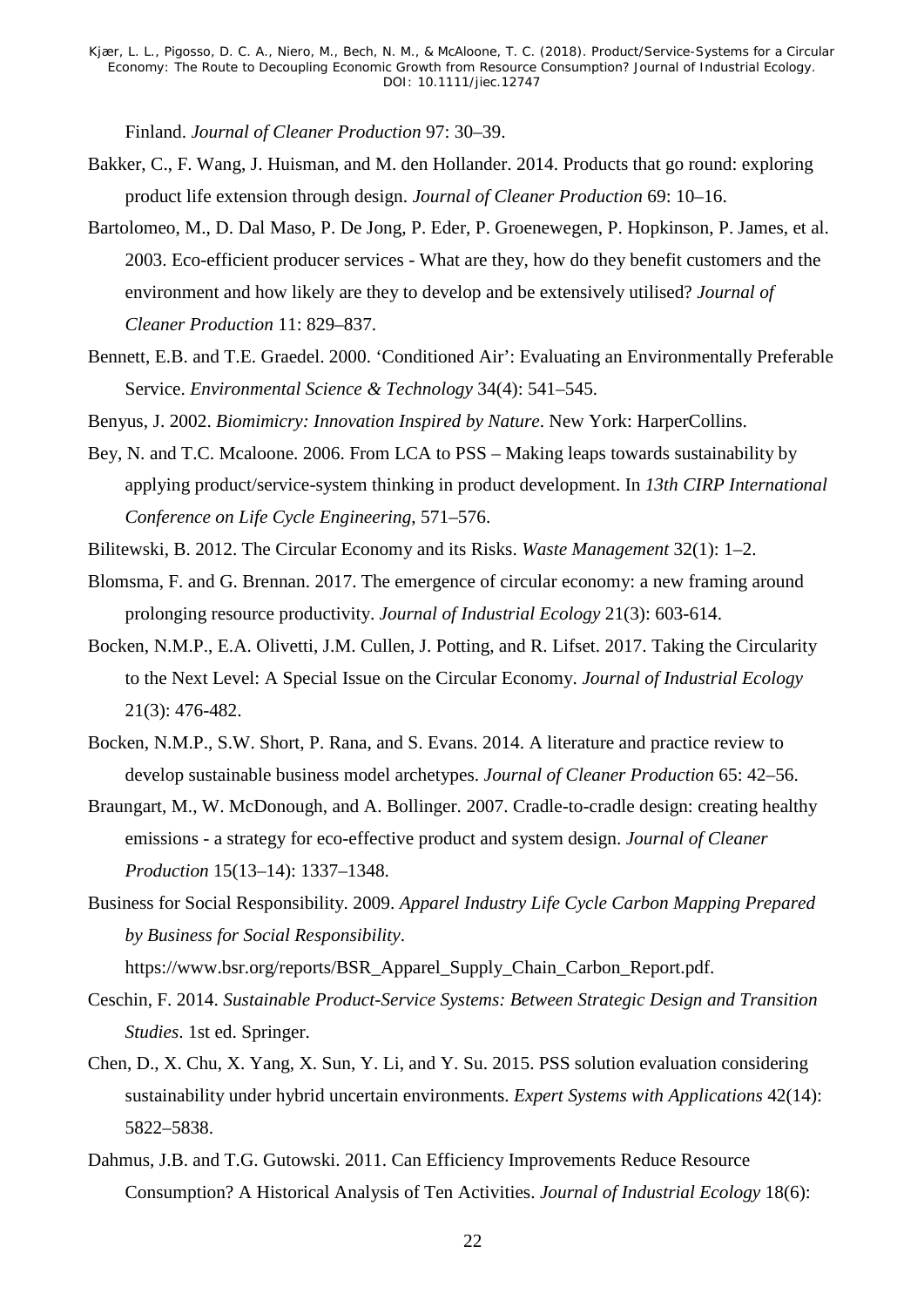883–897.

- DEFRA. 2009. *Reducing the environmental impact of clothes cleaning*.
- EC (European Commission). 2015. *Closing the loop - An EU action plan for the Circular Economy*. Brussels. http://ec.europa.eu/environment/circular-economy/index\_en.htm.
- Ellen MacArthur Foundation. 2013. *Towards the Circular Economy: Opportunities for the consumer goods sector*.

https://www.ellenmacarthurfoundation.org/assets/downloads/publications/TCE\_Report-2013.pdf.

Ellen MacArthur Foundation. 2015a. *Growth within: A circular economy vision for a competitive europe*.

https://www.ellenmacarthurfoundation.org/assets/downloads/publications/EllenMacArthurFou ndation\_Growth-Within\_July15.pdf.

Ellen MacArthur Foundation. 2015b. *DELIVERING THE CIRCULAR ECONOMY - A TOOLKIT FOR POLICYMAKERS*.

https://www.ellenmacarthurfoundation.org/assets/downloads/publications/EllenMacArthurFou ndation\_PolicymakerToolkit.pdf.

- Firnkorn, J.J. and M. Müller. 2011. What will be the environmental effects of new free-floating carsharing systems? The case of car2go in Ulm. *Ecological Economics* 70(8): 1519–1528.
- Forenede Dampvaskerier, De. 2017. DFD Selvfølgelig cirkulær økonomi [DFD Selvfølgelig circular economy]. http://www.dfd.dk/loesninger/velfaerd-og-sundhed/selvfoelgelig/cirkulaerokonomi. Accessed June 2, 2017.
- Fumikazu, M., K. Satsuki, I. Naoki, K. Kengo, S. Rei, Y. Kenji, W. Satoko, et al. 2001. Eco-Value as an Indicator for Sustainable Design. In *Proceedings EcoDesign 2001: Second International Symposium on Environmentally Conscious Design and Inverse Manufacturing*, 1106–1109. Tokyo: IEEE.
- Geissdoerfer, M., P. Savaget, N.M.P. Bocken, and E.J. Hultink. 2017. The Circular Economy A new sustainability paradigm? *Journal of Cleaner Production* 143: 757–768.
- Gelbmann, U. and B. Hammerl. 2014. Integrative re-use systems as innovative business models for devising sustainable product-service-systems. *Journal of Cleaner Production* 97(2015): 50–60.
- Ghisellini, P., C. Cialani, and S. Ulgiati. 2016. A review on circular economy: The expected transition to a balanced interplay of environmental and economic systems. *Journal of Cleaner Production* 114: 11–32.
- Goedkoop, M.J., C.J.G. van Halen, H.R.M. te Riele, and P.J.M. Rommens. 1999. *Product service systems, ecological and economic basics*. *Report for Dutch Ministries of Environment (VROM)*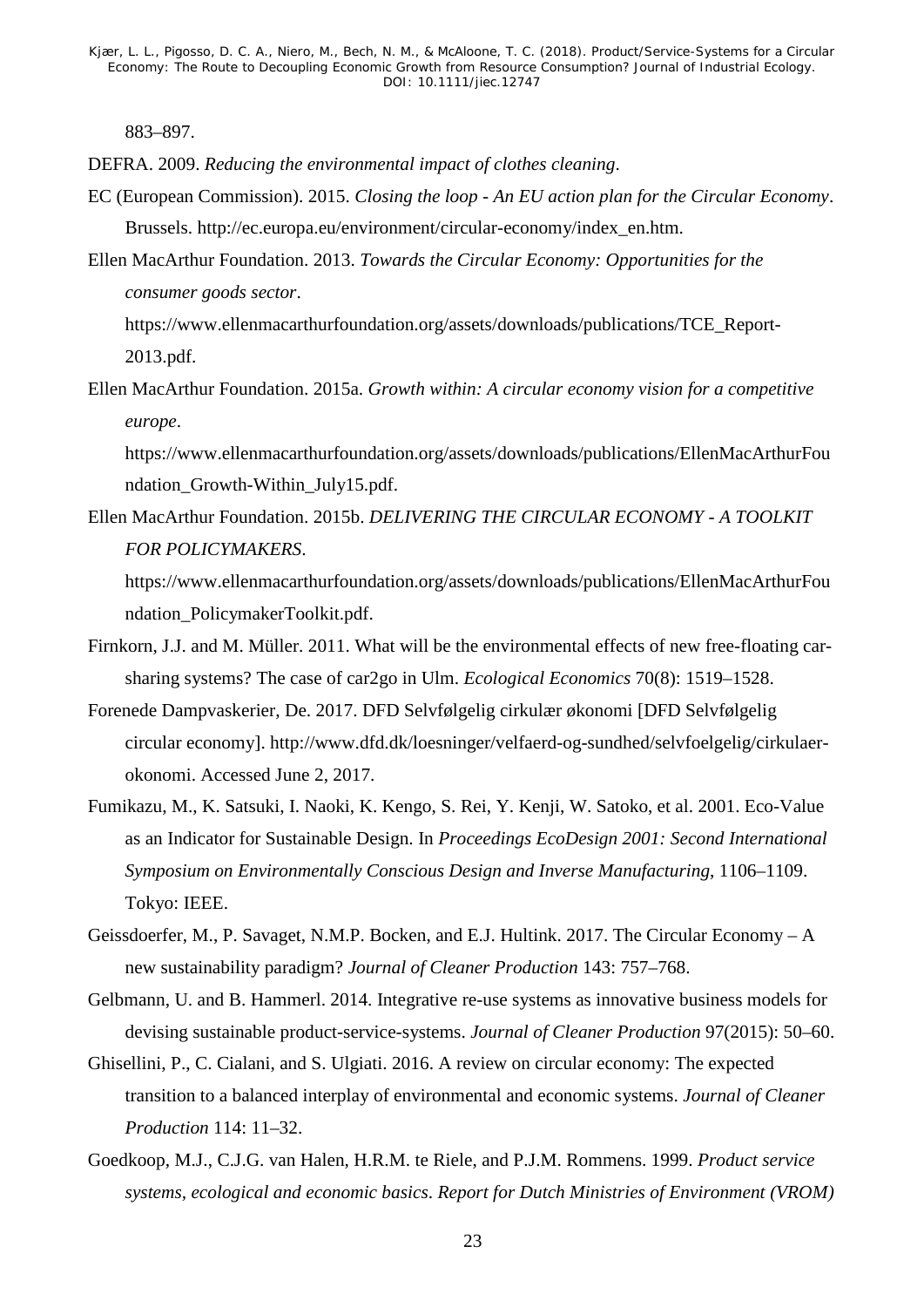*and Economic Affairs (EZ)*. Amersfoort, The Netherlands.

- Grosso, M., M. Niero, and L. Rigamonti. 2017. Circular economy, permanent materials and limitations to recycling: Where do we stand and what is the way forward? *Waste Management and Research* 35(8).
- Gutowski, T.G., S. Sahni, A. Boustani, and S.C. Graves. 2011. Remanufacturing and energy savings. *Environmental Science & Technology* 45(10): 4540–7.
- Haupt, M. and M. Zschokke. 2017. How can LCA support the circular economy?—63rd discussion forum on life cycle assessment, Zurich, Switzerland, November 30, 2016. *International Journal of Life Cycle Assessment* 22(5): 832–837.
- Heiskanen, E. and M. Jalas. 2003. Can services lead to radical eco-efficiency improvements? a review of the debate and evidence. *Corporate Social Responsibility and Environmental Management* 10(4): 186–198.
- Hofstetter, P. and M. Madjar. 2003. *Linking change in happiness, time-use, sustainable consumption, and environmental impacts; An attempt to understand time-rebound effects*. *Final Report to the Society for Non-Traditional Technology*. Zurich.
- Haase, R.P., D.C.A. Pigosso, and T.C. McAloone. 2017. Product/Service-System Origins and Trajectories: A Systematic Literature Review of PSS Definitions and their Characteristics. *Procedia CIRP* 64: 157–162.
- Jackson, T. 2009. *Prosperity Without Growth: Economics for a Finite Planet*. Ed. by Earthscan. London.
- Kalmykova, Y., J. Patrício, L. Rosado, and P.E.O. Berg. 2015. Out with the old, out with the new The effect of transitions in TVs and monitors technology on consumption and WEEE generation in Sweden 1996-2014. *Waste Management* 46: 511–522.
- Kerr, W. and C. Ryan. 2001. Eco-efficiency gains from remanufacturing: A case study of photocopier remanufacturing at Fuji Xerox Australia. *Journal of Cleaner Production* 9: 75–81.
- Kirchherr, J., D. Reike, and M. Hekkert. 2017. Conceptualizing the Circular Economy: An Analysis of 114 Definitions. *Resources, Conservation and Recycling* 127: 221–232.
- Kjaer, L., N. Høst-Madsen, J. Schmidt, and T. McAloone. 2015. Application of Environmental Input-Output Analysis for Corporate and Product Environmental Footprints—Learnings from Three Cases. *Sustainability* 7(9): 11438–11461.
- Kjaer, L.L., A. Pagoropoulos, J.H. Schmidt, and T.C. McAloone. 2016. Challenges when evaluating Product/Service-Systems through Life Cycle Assessment. *Journal of Cleaner Production* 122: 95-104
- Korhonen, J., A. Honkasalo, and J. Seppälä. 2018. Circular Economy: The Concept and its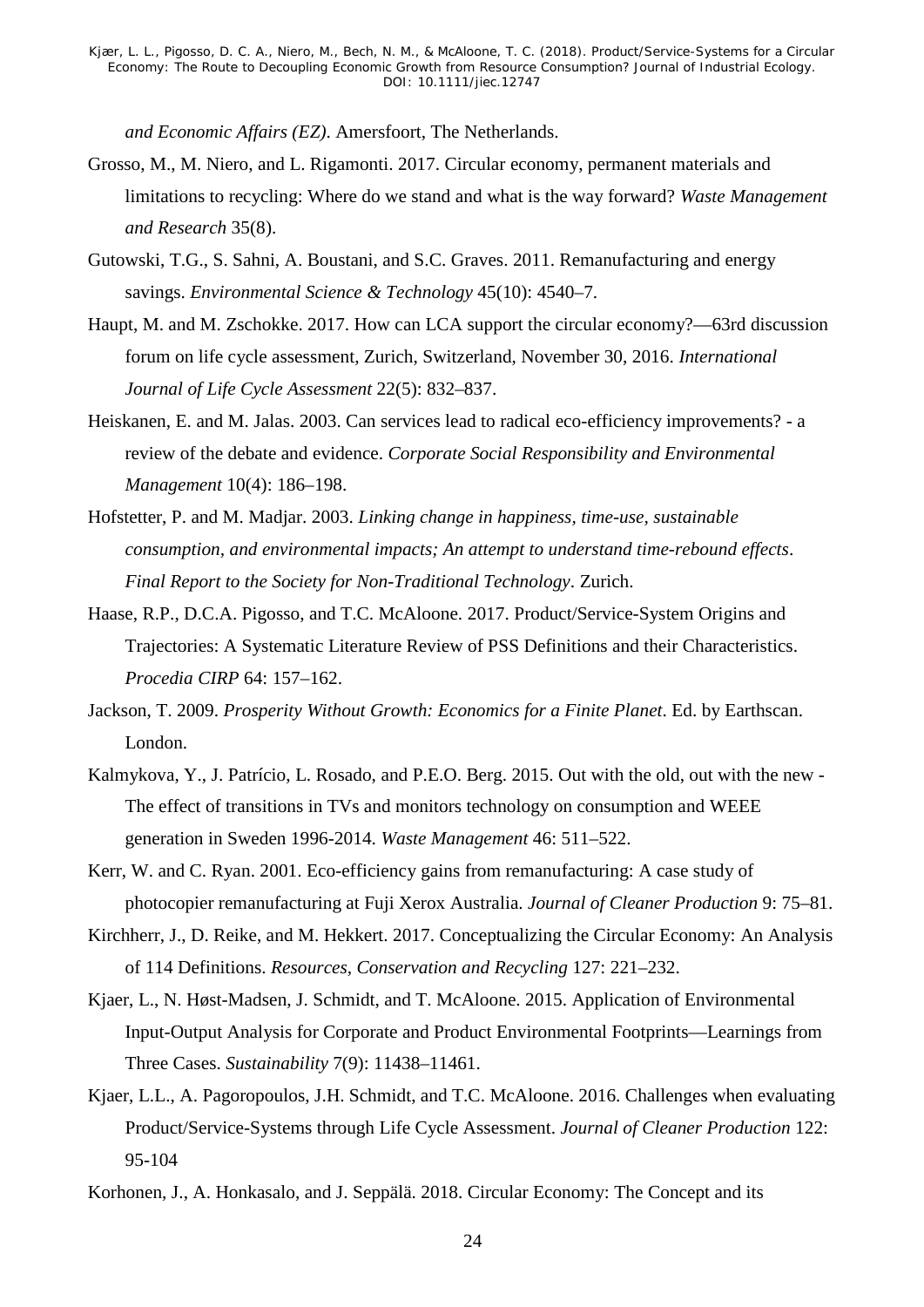Limitations. *Ecological Economics* 143: 37–46.

- Laitala, K. and I.G. Klepp. 2015. *Clothing disposal habits and consequences for life cycle assessment (LCA)*. *Handbook of Life Cycle Assessment (LCA) of Textiles and Clothing*. Elsevier Ltd.
- Laurent, A., S.I. Olsen, and M.Z. Hauschild. 2012. Limitations of carbon footprint as indicator of environmental sustainability. *Environmental Science and Technology* 46(7): 4100–4108.
- Lieder, M. and A. Rashid. 2015. Towards Circular Economy implementation: A comprehensive review in context of manufacturing industry. *Journal of Cleaner Production* 115: 36-51
- Lindahl, M., E. Sundin, and T. Sakao. 2014. Environmental and economic benefits of Integrated Product Service Offerings quantified with real business cases. *Journal of Cleaner Production* 64: 288–296.
- Madsen, M.B. 2015. *Deleøkonomiens klimapotentiale [The climate potential of the sharing economy]*. Copenhagen, Denmark: CONCITO. http://www.concito.dk/udgivelser/deleoekonomiens-klimapotentiale.
- Mair, S., A. Druckman, and T. Jackson. 2014. Global inequities and emissions in Western European textiles and clothing consumption. *Journal of Cleaner Production* 132: 57-69.
- Manzini, E. and C. Vezzoli. 2002. *Product-Service Systems and Sustainability: opportunities for sustainable solutions*. UNEP and Politecnito di Milano University, Milan.
- McDonough, W. and M. Braungart. 2002. *Cradle to Cradle: Remaking the Way We Make Things*. 2nd ed. New York: North Point Press.
- McDonough, W. and M. Braungart. 2013. *The Upcycle: Beyond Sustainability – Designing for Abundance*. New York: North Point Press.
- Mont, O. 2004. Reducing life-cycle environmental impacts through systems of joint use. *Greener Management International* (45): 63–77.
- Morelli, N. 2006. Developing new product service systems (PSS): methodologies and operational tools. *Journal of Cleaner Production* 14(17): 1495–1501.
- Mylan, J. 2015. Understanding the diffusion of Sustainable Product-Service Systems: Insights from the sociology of consumption and practice theory. *Journal of Cleaner Production* 97: 13–20.
- Niero, M. and M.Z. Hauschild. 2017. Closing the Loop for Packaging: Finding a Framework to Operationalize Circular Economy Strategies. *Procedia CIRP* 61: 685–690.
- Nordic Council of Ministers. 1997. *Environmental impact of consumer goods: A guideline for specific assessments*. Copenhagen: TemaNord.
- Oberender, C. and H. Birkhofer. 2004. The eco-value analysis an approach to assigning environmental impacts and costs to customers' demands. In *DS 32: Proceedings of DESIGN*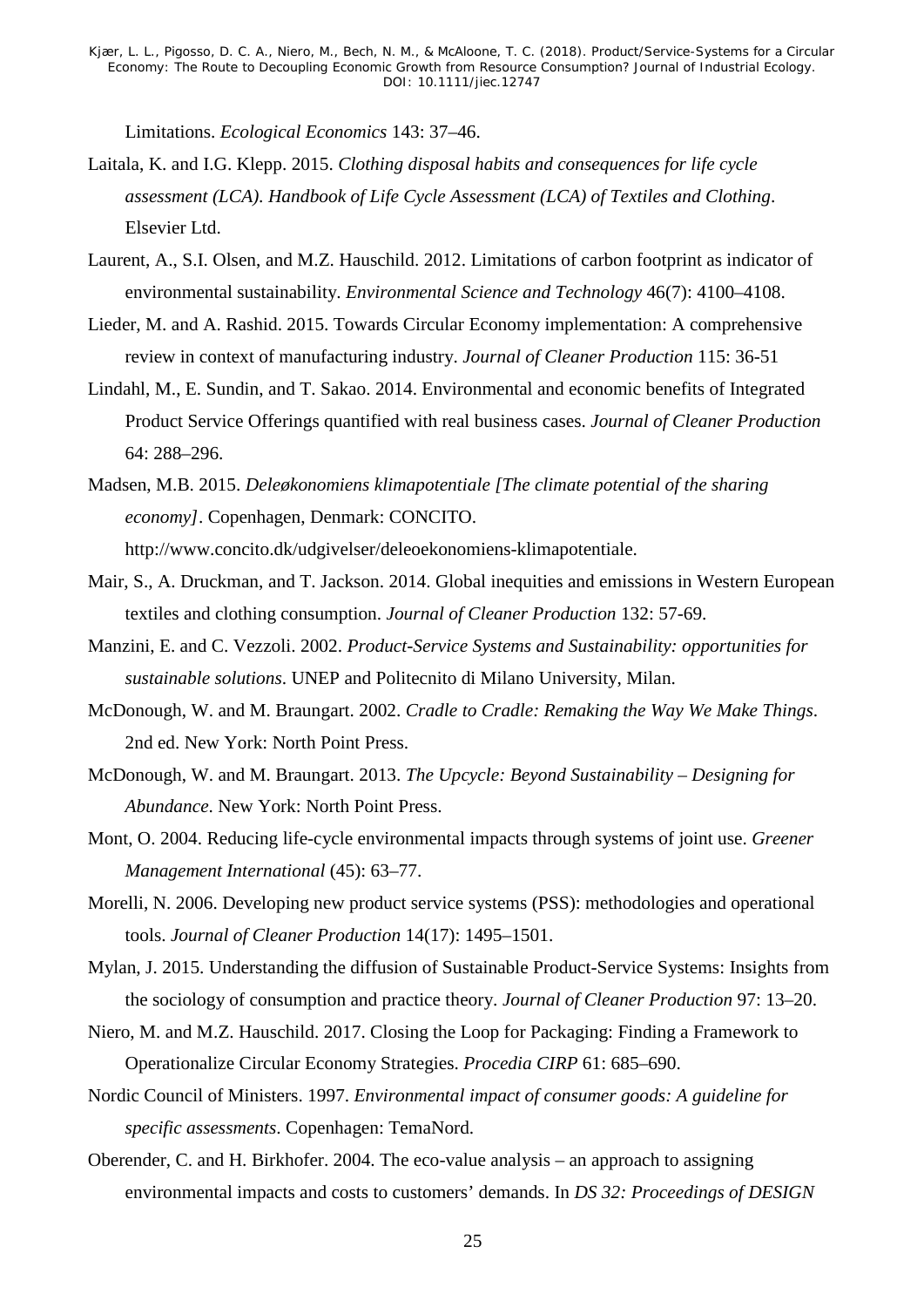*2004, the 8th International Design Conference*, ed. by Marjanovic D., 1553–1558. Dubrovnik, Croatia: Design Society.

- Ongondo, F.O. and I.D. Williams. 2011. Mobile phone collection, reuse and recycling in the UK. *Waste Management* 31(6): 1307–1315.
- Pagoropoulos, A., L.L. Kjaer, Y. Dong, M. Birkved, and T.C. Mcaloone. 2017. Economic and Environmental Impact Trade-Offs Related to In-Water Hull Cleanings of Merchant Vessels. *Journal of Industrial Ecology* In press.
- Pauli, G.A. 2010. *The Blue Economy: 10 Years, 100 Innovations, 100 Million Jobs*. Paradigm Publications.
- Pauw, I.C. De, E. Karana, P. Kandachar, and F. Poppelaars. 2014. Comparing Biomimicry and Cradle to Cradle with Ecodesign: A case study of student design projects. *Journal of Cleaner Production* 78: 174–183.
- Pigosso, D.C.A. and T.C. McAloone. 2016. Maturity-based approach for the development of environmentally sustainable product/service-systems. *CIRP Journal of Manufacturing Science and Technology* 15: 33–41.
- Pigosso, D.C.A., S.R. Souza, A.G. Filho, A.R. Ometto, and H. Rozenfeld. 2010. Is the Industrial Product-Service System really sustainable? In *Proceedings of the 2nd CIRP IPS2 Conference 2010*, 59–65.
- Salazar, C., A. Lelah, and D. Brissaud. 2014. Eco-designing Product Service Systems by degrading functions while maintaining user satisfaction. *Journal of Cleaner Production* 87: 452–462.
- Scheepens, A.E., J.G. Vogtländer, and J.C. Brezet. 2016. Two life cycle assessment (LCA) based methods to analyse and design complex (regional) circular economy systems. Case: Making water tourism more sustainable. *Journal of Cleaner Production* 114: 257–268.
- Stahel, W.R. 2010. *The Performance Economy*. 2nd ed. London: Palgrave MacMillan.
- Strothman, P. and G. Sonnemann. 2017. Circular economy, resource efficiency, life cycle innovation: same objectives, same impacts? *International Journal of Life Cycle Assessment* 22(8): 1327–1328.
- Thomas, V.M. 2003. Demand and Dematerialization Impacts of Second-Hand Markets Reuse or More Use? *Journal of Industrial Ecology* 7(2): 65–78.
- Tojo, N., B. Kogg, N. Kiørboe, B. Kjær, and K. Aalto. 2012. *Prevention of Textile Waste - Material flows of textiles in three Nordic countries and suggestions on policy instruments*. *TemaNord 2012:545*. Copenhagen, Denmark.
- Tukker, A. 2004. Eight types of product–service system: eight ways to sustainability? Experiences from SusProNet. *Business Strategy and the Environment* 13(4): 246–260.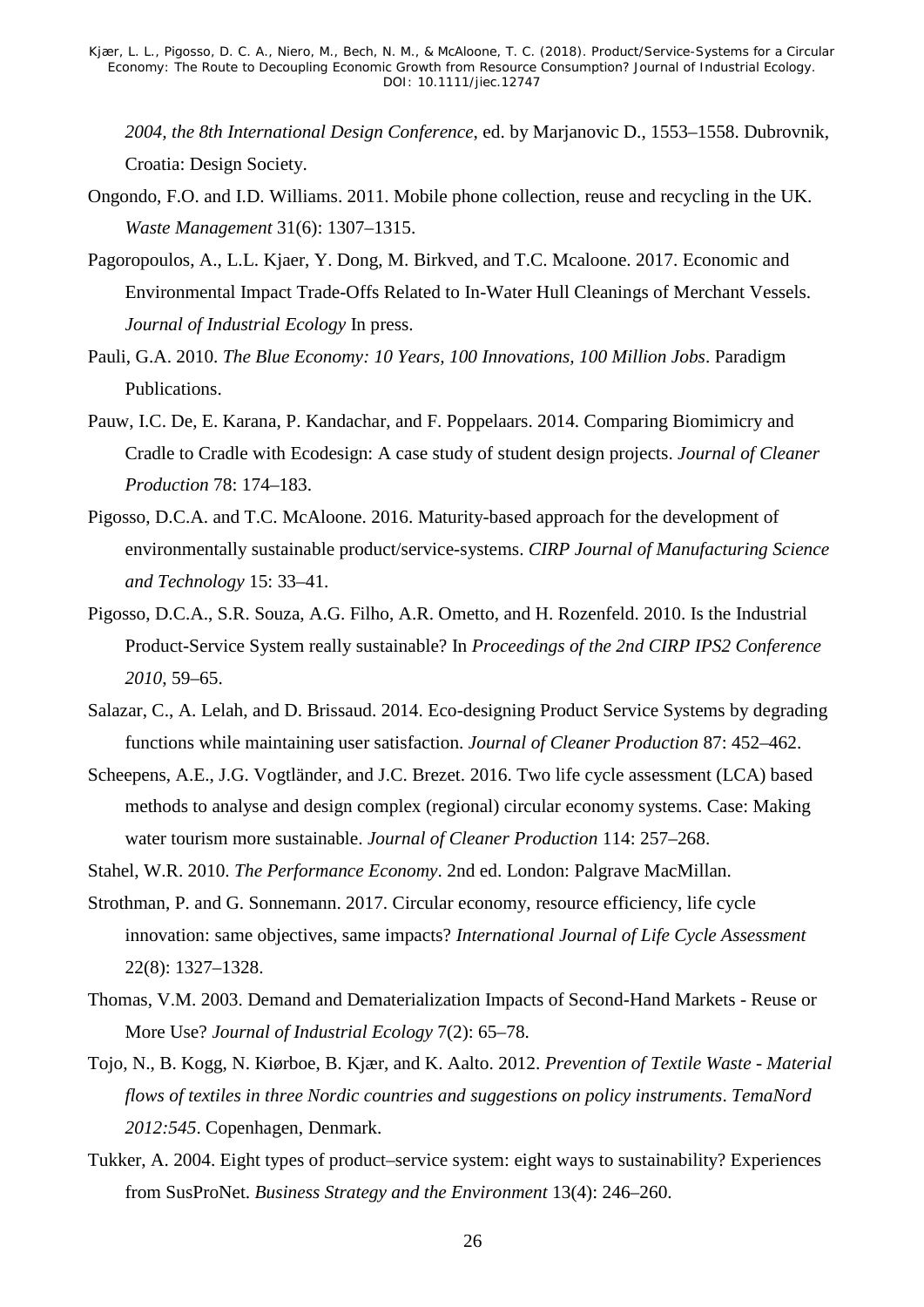- Tukker, A. 2015. Product services for a resource-efficient and circular economy A review. *Journal of Cleaner Production* 97: 76–91.
- Tukker, A. and U. Tischner. 2006a. Product-services as a research field: past, present and future. Reflections from a decade of research. *Journal of Cleaner Production* 14(17): 1552–1556.
- Tukker, A. and U. Tischner. 2006b. *New Business for Old Europe: product-service development, competitiveness and sustainability*. Ed. by Arnold Tukker and Ursula Tischner. Sheffield, South Yorkshire, England: Greenleaf Publishing.
- UNEP. 2011. *Decoupling Natural Resource Use and Environmental Impacts from Economic Growth*. *A Report of the Working Group on Decoupling to the International Resource Panel*.
- VIGGA. 2016. The VIGGA product-service-system. www.vigga.us/in-english/. Accessed May 29, 2017.
- Vivanco, D.F. and E. Van Der Voet. 2014. The rebound effect through industrial ecology's eyes : a review of LCA-based studies. *International Journal of Life Cycle Assessment* 19(12): 1933– 1947.
- Washa. 2016. Rent vaske- og rensetøj leveret lige til døren [washed and dry-cleaned clothes delivered to the door]. https://washa.dk/. Accessed May 29, 2017.
- Weidema, B.P., T. Ekvall, and R. Heijungs. 2009. *Guidelines for application of deepened and broadened LCA*. *Deliverable D18 of Work Package 5 of the CALCAS Project*. http://www.calcasproject.net.
- WRAP. 2010. *Environmental life cycle assessment (LCA) study of replacement and refurbishment options for domestic washing machines*.
- Zink, T. and R. Geyer. 2017. Circular Economy Rebound. *Journal of Industrial Ecology* 21(3): 93– 602.

#### **<heading level 1> About the authors**

Louise Laumann Kjær is a PhD researcher within the Section of Engineering Design and Product Development at the Department of Mechanical Engineering, Technical University of Denmark, Denmark. Daniela C. A. Pigosso is a Senior Researcher at Section of Engineering Design and Product Development, Department of Mechanical Engineering, Technical University of Denmark, Denmark. Monia Niero is a researcher at the Division for Quantitative Sustainability Assessment, Department of Management Engineering, Technical University of Denmark, Denmark. Nynne Marie Bech holds a master of Geography and Geoinformatics from [Department of Geosciences and](http://ign.ku.dk/english/)  [Natural Resource Management,](http://ign.ku.dk/english/) University of Copenhagen, Denmark. She works as a consultant within environmental footprinting at NIRAS, Allerød, Denmark. Tim C. McAloone is Professor of